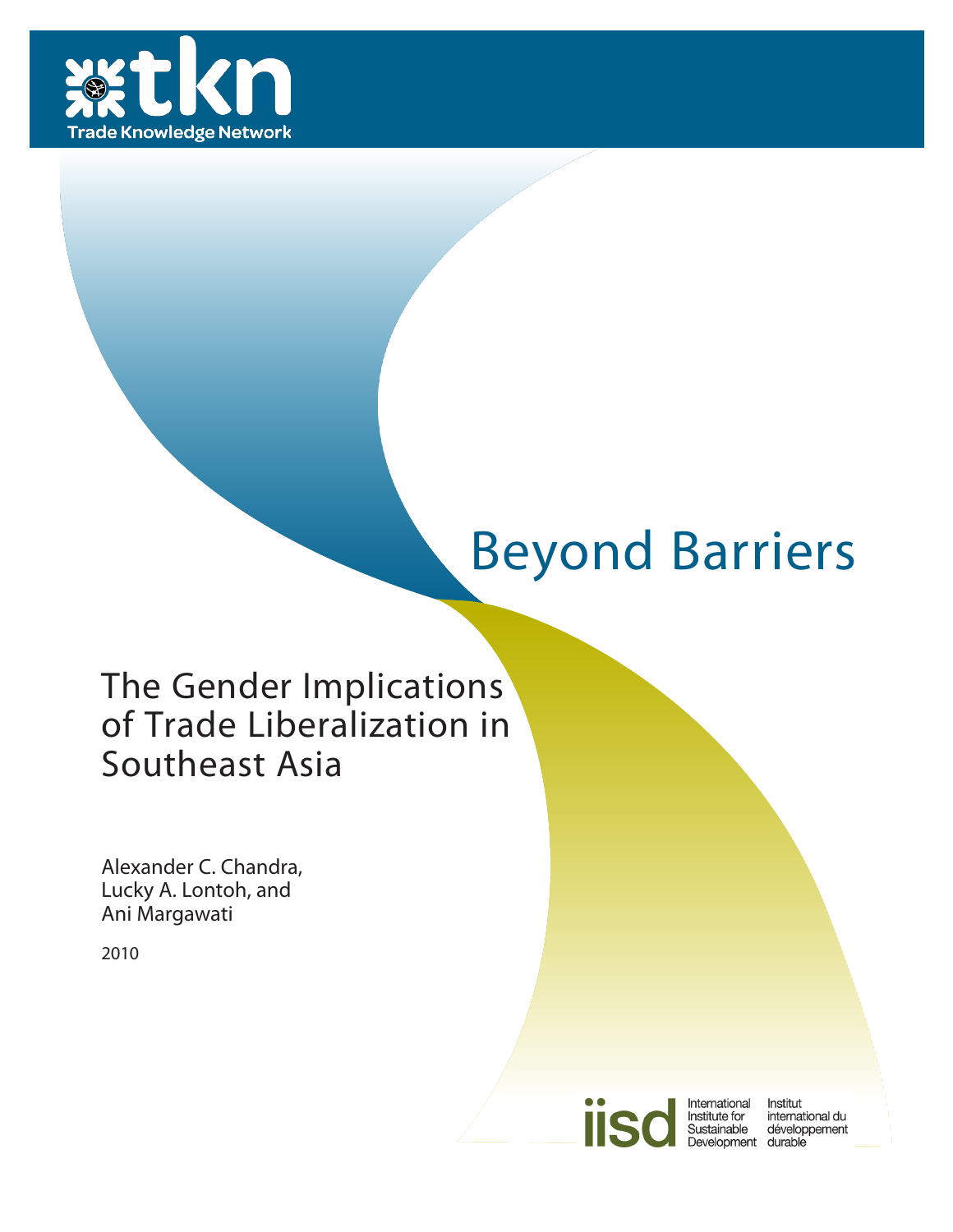### Abstract

There is little doubt that trade liberalization has had a profound effect on the wellbeing of women in Southeast Asia. Not all of these impacts are negative, however. Indeed, the opening up of the region's economies, at both national and regional levels, has brought about opportunities in the form of new employment that may allow them to access higher incomes and improve their status in society. Given their increasing role in the economies of Southeast Asia, however, women are often the major victims of economic openness. Poor women, in particular, remain vulnerable to economic policy changes that occur in the region. Unfortunately, trade policies are often gender blind and ignore women's interests and aspirations. In the view of most trade policymakers in the region, macroeconomics is all about aggregates, and both policy objectives (e.g. price stability, employment generation, growth and external balance) and traditional macroeconomics policy instruments (e.g. fiscal and exchange rate policies) are gender neutral. As a result, it is not uncommon to find that trade policies adopted and pursued by both the Association of Southeast Asian Nations (ASEAN) and its member countries further marginalize the role of women in society.

### About the authors

**Alexander C. Chandra** is the Southeast Asia coordinator of the Trade Knowledge Network. Lucky A. Lontoh is an independent researcher working on various sustainable development issues in Southeast Asia. Ani Margawati is a lecturer in the Department of Sociology at the University of Diponegoro in Semarang, Indonesia.

Copyright © 2010 International Institute for Sustainable Development

Published by the International Institute for Sustainable Development

International Institute for Sustainable Development 161 Portage Avenue East, 6th Floor Winnipeg, Manitoba Canada R3B 0Y4 Tel: (204) 958-7700 Fax: (204) 958-7710 E-mail: info@iisd.ca Web site: http://www.iisd.org

Beyond Barriers: The Gender Implications of Trade Liberalization in Southeast Asia Alexander C. Chandra, Lucky A. Lontoh, and Ani Margawati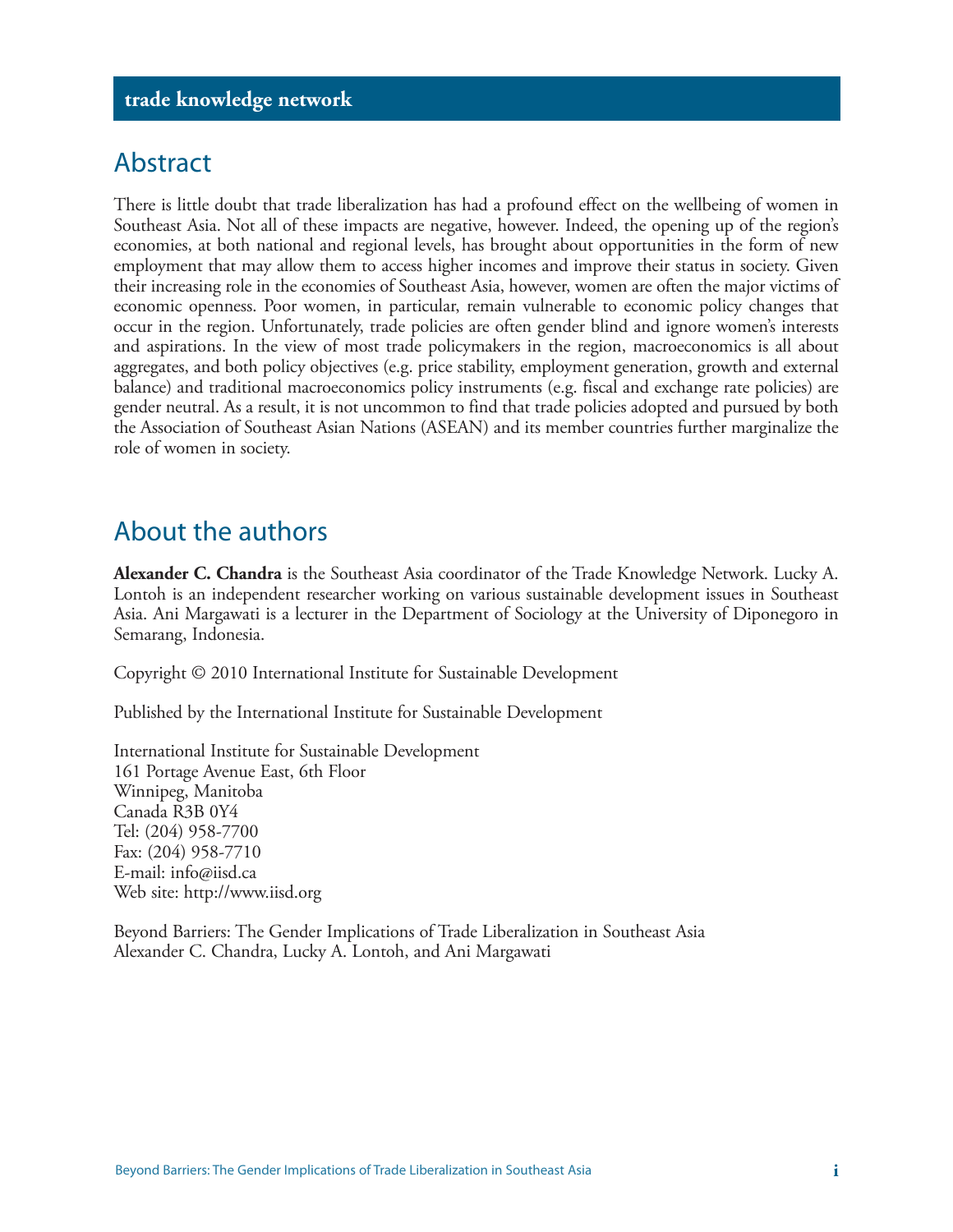### About the Trade Knowledge Network

#### http://www.tradeknowledgenetwork.net

The TKN is a global collaboration of research institutions across Africa, Asia, Europe and the Americas working on issues of trade and sustainable development. Coordinated by the International Institute for Sustainable Development (IISD), the TKN links network members, strengthens capacity, and generates new research to assess and address the impact of trade and investment policies on sustainable development.

The overarching aim of the TKN is to help ensure that trade and investment contribute to sustainable development, with social development and the environment equitably addressed in trade and investment policies. The TKN furthers this aim by generating compelling research with clear policy recommendations and communicating those effectively to decision makers nationally, regionally and globally.

The TKN is hosted by IISD (see below), a Canada-based not-for-profit organization promoting change towards sustainable development. As a policy research institute dedicated to effective communication of its findings, the Institute engages decision makers in government, business, NGOs and other sectors in the development and implementation of policies that are simultaneously beneficial to the global economy, the global environment and social well being.

### About the International Institute for Sustainable Development (IISD) http://www.iisd.org

IISD contributes to sustainable development by advancing policy recommendations on international trade and investment, economic policy, climate change, measurement and assessment, and natural resources management. Through the Internet, we report on international negotiations and share knowledge gained through collaborative projects with global partners, resulting in more rigorous research, capacity building in developing countries, and better dialogue between North and South.

IISD's vision is better living for all – sustainably; its mission is to champion innovation, enabling societies to live sustainably. IISD is registered as a charitable organization in Canada and has  $501(c)(3)$ status in the United States. IISD receives core operating support from the Government of Canada, provided through the Canadian International Development Agency (CIDA), the International Development Research Centre (IDRC) and Environment Canada; and from the Province of Manitoba. The Institute receives project funding from numerous governments inside and outside Canada, United Nations agencies, foundations and the private sector.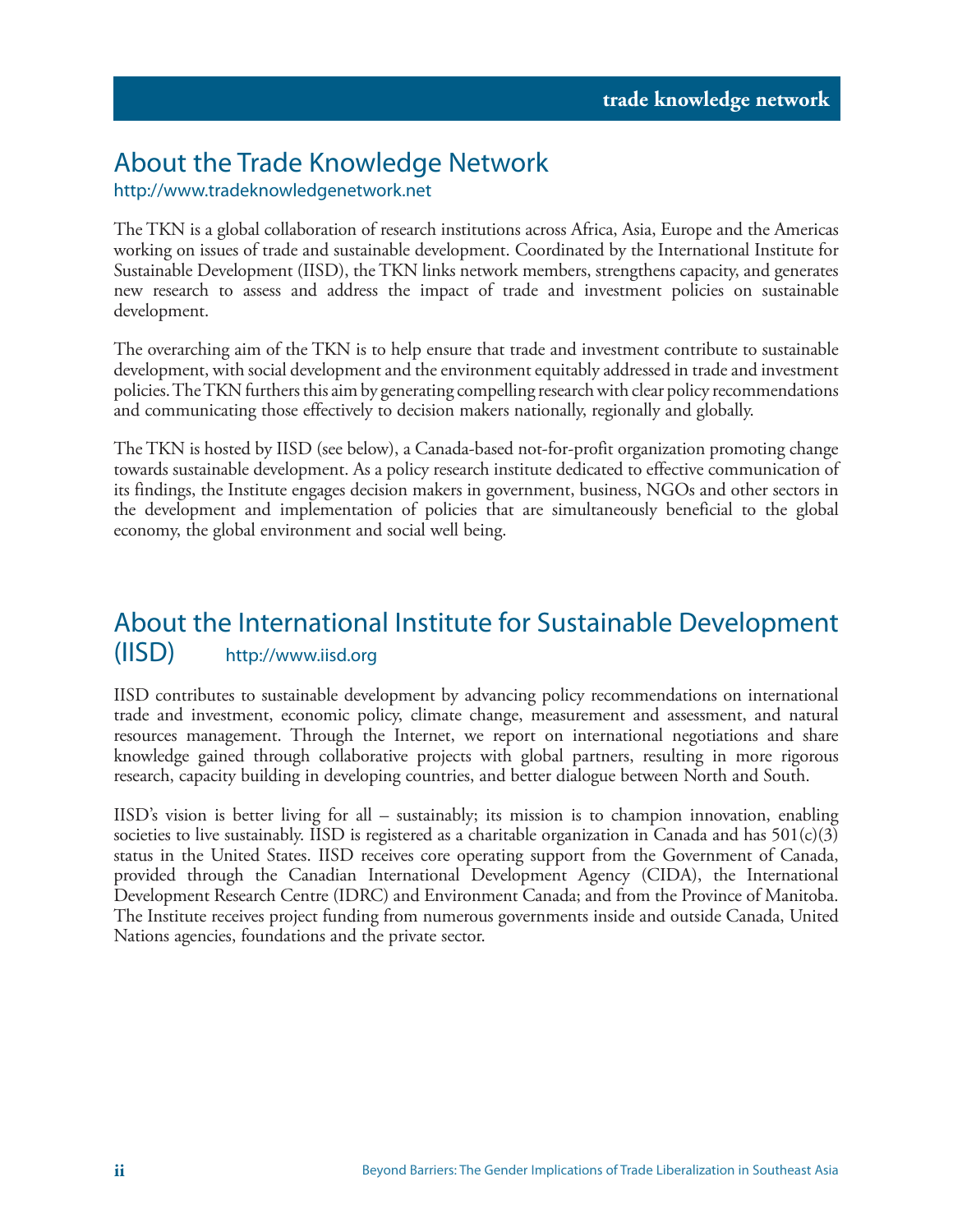# Table of Contents

| Abstract |                                                                              |                            |                                                                      | $\mathbf{i}$ |  |  |
|----------|------------------------------------------------------------------------------|----------------------------|----------------------------------------------------------------------|--------------|--|--|
|          | About the authors                                                            |                            |                                                                      | $\mathbf{i}$ |  |  |
|          |                                                                              |                            | About the Trade Knowledge Network                                    | ii           |  |  |
|          |                                                                              |                            | About the International Institute for Sustainable Development (IISD) | ii           |  |  |
|          | Table of Contents                                                            |                            |                                                                      | iii          |  |  |
| Tables   |                                                                              |                            |                                                                      | iv           |  |  |
|          |                                                                              | Abbreviations and Acronyms |                                                                      | iv           |  |  |
| Glossary |                                                                              |                            |                                                                      | $\mathbf{V}$ |  |  |
|          | <b>Executive Summary</b>                                                     |                            |                                                                      | vi           |  |  |
| 1.       | Introduction                                                                 |                            |                                                                      |              |  |  |
| 2.       | Why Gender Matters in Southeast Asia's Trade Policy                          |                            |                                                                      |              |  |  |
| 3.       | The Political, Economic and Social Positions of Women in Southeast Asia<br>6 |                            |                                                                      |              |  |  |
| 4.       | The Role of Women in Southeast Asian Trade Policymaking                      |                            |                                                                      |              |  |  |
| 5.       | Trade Liberalization and Its Implications for Southeast Asian Women<br>10    |                            |                                                                      |              |  |  |
|          | 5.1                                                                          |                            | Trade liberalization in Southeast Asia                               | 10           |  |  |
|          | 5.2                                                                          |                            | Trade liberalization and women in Southeast Asia                     | 11           |  |  |
|          |                                                                              | 5.2.1                      | Southeast Asian women and manufacturing sector liberalization        | 11           |  |  |
|          |                                                                              | 5.2.2                      | Southeast Asian women and agricultural sector liberalization         | 13           |  |  |
|          |                                                                              | 5.2.3                      | Southeast Asian women and services sector liberalization             | 14           |  |  |
| 6.       | Conclusion and Policy Recommendations                                        |                            |                                                                      |              |  |  |
|          | Bibliography                                                                 |                            |                                                                      | 19           |  |  |
|          |                                                                              |                            | Annex: Gender Advocacy Groups in Southeast Asia's Trade Policymaking | 24           |  |  |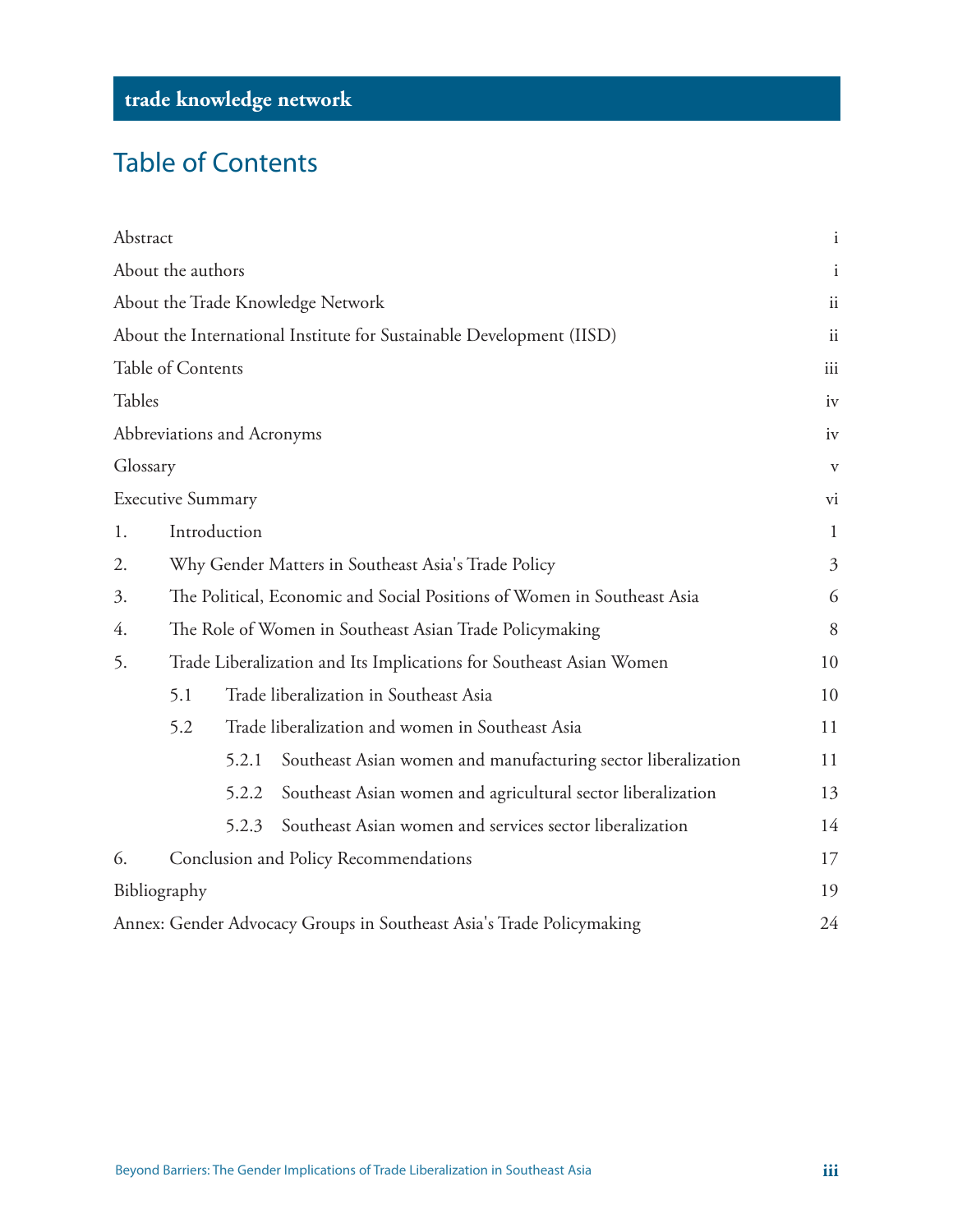### Tables

- Table 1: Estimated earned income of men and women in ASEAN countries, 2006 (PPP USD)
- Table 2: Gender equality-related social indicators of ASEAN member countries, 2006
- Table 3: Participation of women in production, 2006

### Abbreviations and Acronyms

| <b>AEC</b>   | <b>ASEAN Economic Community</b>                                      | <b>GDEG</b> | Gender, Development and<br>Economic Globalization |
|--------------|----------------------------------------------------------------------|-------------|---------------------------------------------------|
| <b>AFAS</b>  | <b>ASEAN Framework Agreement</b><br>on Services                      | <b>GDI</b>  | Gender-related Development<br>Index               |
| <b>AFTA</b>  | <b>ASEAN Free Trade Area/</b><br>Agreement                           | <b>GEM</b>  | Gender Empowerment Measure                        |
| <b>AIA</b>   | <b>ASEAN</b> Investment Area                                         | HDI         | Human Development Index                           |
| <b>APRN</b>  | Asia-Pacific Research Network                                        | <b>IGTN</b> | <b>International Gender Trade</b><br>Network      |
| <b>ASEAN</b> | Association of Southeast Asian<br><b>Nations</b>                     | <b>IMF</b>  | International Monetary Fund                       |
| <b>BEPA</b>  | bilateral economic partnership                                       | <b>MFA</b>  | Migrant Forum in Asia                             |
|              | agreement                                                            | <b>MRA</b>  | mutual recognition arrangement                    |
| <b>BFTA</b>  | bilateral free trade agreement                                       | <b>NGO</b>  | non-governmental organization                     |
|              | <b>CARAM</b> Coordination of Action Research<br>on AIDS and Mobility | <b>SADC</b> | Southern African Development<br>Community         |
| <b>EPA</b>   | economic partnership agreement                                       | <b>TWN</b>  | Third World Network                               |
| EU           | European Union                                                       | <b>UN</b>   | <b>United Nations</b>                             |
| <b>FTA</b>   | free trade area/agreement                                            | U.S.        | United States of America                          |
| <b>GATS</b>  | General Agreement on Trade in                                        |             |                                                   |
|              | <b>Services</b>                                                      | <b>USD</b>  | U.S. dollar                                       |
| <b>GATT</b>  | General Agreement on Tariffs and<br>Trade                            | <b>WTO</b>  | World Trade Organization                          |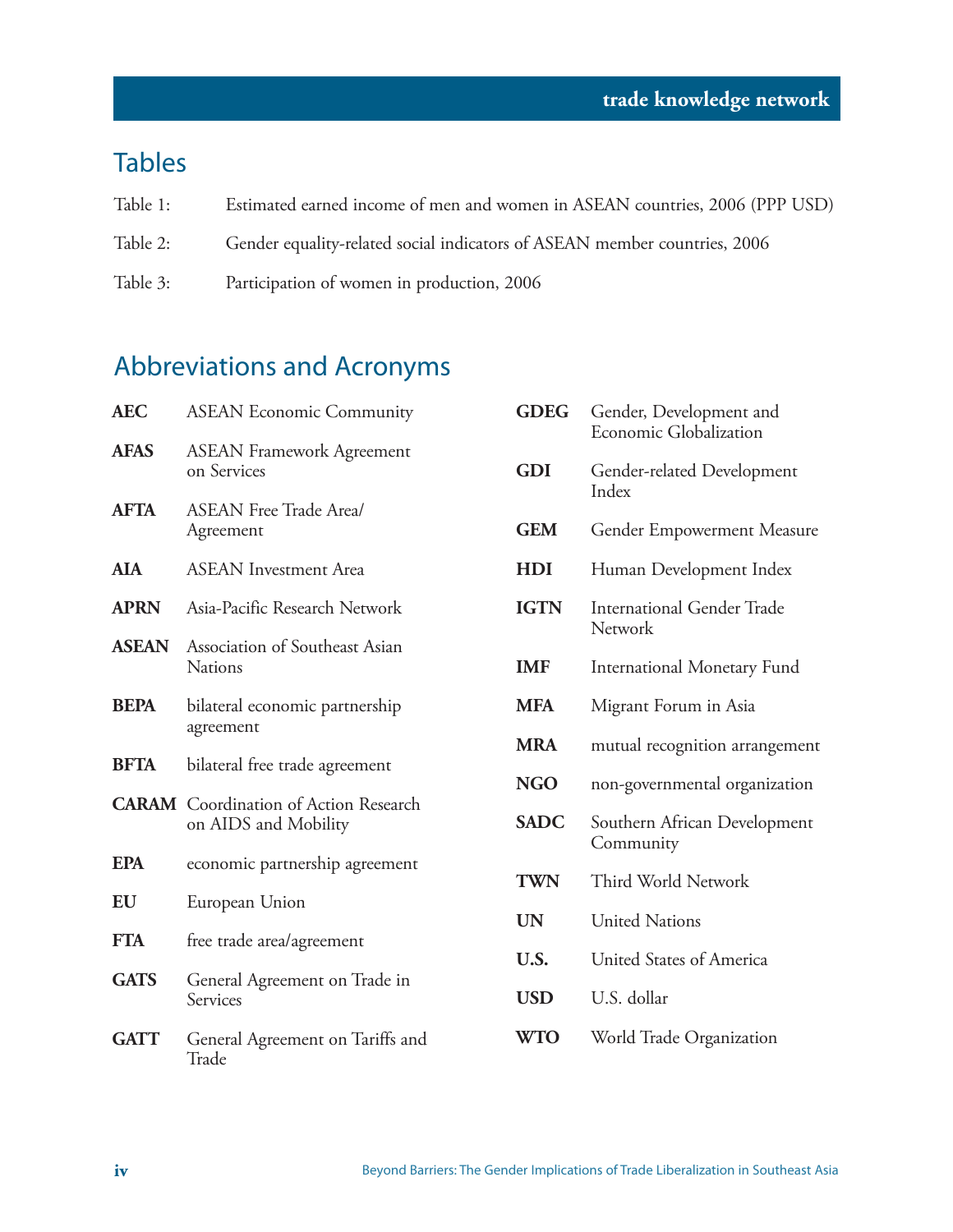# **Glossary**

| <b>ASEAN:</b>         | The Association of Southeast Asian Nations is a regional organization<br>comprising countries of Southeast Asia. Established in 1967 by Indonesia,<br>Malaysia, the Philippines, Singapore and Thailand, the grouping now also<br>has Brunei Darussalam, Cambodia, Lao PDR, Myanmar and Vietnam as its<br>members.                                                                                                             |
|-----------------------|--------------------------------------------------------------------------------------------------------------------------------------------------------------------------------------------------------------------------------------------------------------------------------------------------------------------------------------------------------------------------------------------------------------------------------|
| Feminization:         | a shift in gender roles and sex roles in a society                                                                                                                                                                                                                                                                                                                                                                             |
| Gender:               | the economic, political, and cultural attributes and opportunities associated<br>with being male or female                                                                                                                                                                                                                                                                                                                     |
| Gender blind:         | without regard to gender                                                                                                                                                                                                                                                                                                                                                                                                       |
| Gender equality:      | the absence of discrimination, on the basis of a person's sex in the allocation<br>of resources or benefits or in the access to services                                                                                                                                                                                                                                                                                       |
| Gender equity:        | fairness of treatment for women and men according to their respective needs.<br>This may include equal treatment or treatment that is different, but<br>considered equivalent in terms of rights, benefits, obligations and<br>opportunities.                                                                                                                                                                                  |
| Gender mainstreaming: | the process of assessing the implications for women and men of any planned<br>actions, including legislation, policies or programs in any area and at all levels.<br>It also refers to strategies for making women's as well as men's concerns and<br>experiences an integral dimension in the design, implementation, monitoring<br>and evaluation of policies and programs in all political, economic and social<br>spheres. |
| Gender neutral:       | free of explicit or implicit reference to gender or sex                                                                                                                                                                                                                                                                                                                                                                        |
| Gender relations:     | the relationship between women and men as demonstrated by their respective<br>roles in power sharing, decision making and the division of labour, both<br>within the household and in society at large                                                                                                                                                                                                                         |
| Gender sensitive:     | the recognition that women and men differ in terms of both sex and gender.<br>Such an approach has the potential to define the appropriate interventions<br>for men and women accordingly.                                                                                                                                                                                                                                     |
| Sex:                  | the biological characteristics that define humans as female and male                                                                                                                                                                                                                                                                                                                                                           |
| Trade liberalization: | the removal of or reduction in trade policies and practices that limit the free<br>flow of goods and services from one nation to another. Trade liberalization<br>generally includes the dismantling of tariffs (e.g. duties, surcharges, export<br>subsidies, etc.) and non-tariff barriers (e.g. quotas, regulations, licensing<br>requirements, etc.).                                                                      |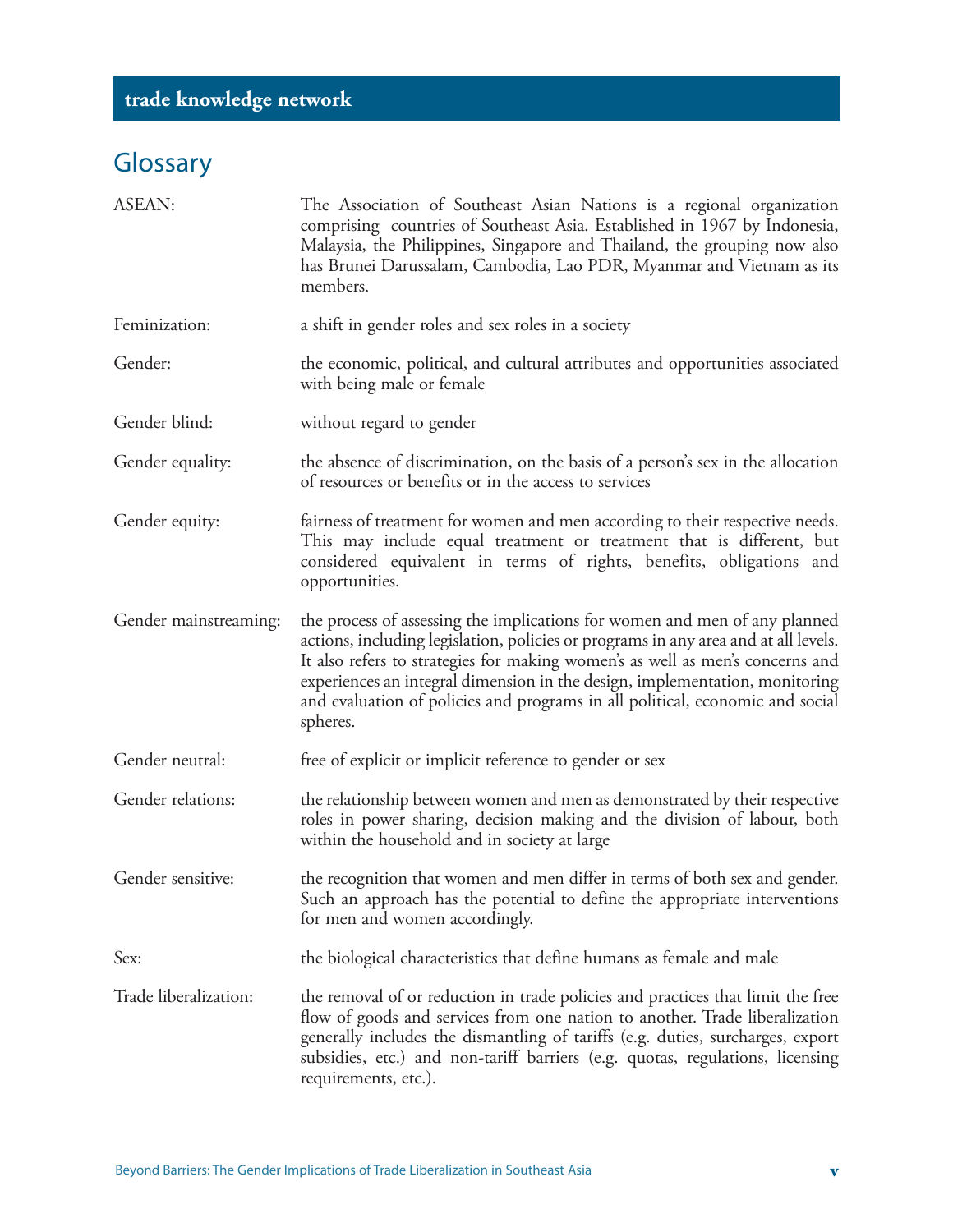### Executive Summary

In Southeast Asia, it is uncommon that trade policy deliberation is pursued based on gender consideration. This is hardly surprising, given the prevalent argument among policymakers that trade policies and agreements generally affect people regardless of their class, race and gender. In almost all Southeast Asian countries, governments only consult a narrow industrial interest in their trade policy deliberations, although gender is becoming an important factor in the complex relationship among trade, growth and development. Today, not only is there direct conflict between trade rules and the human rights of women, but trade norms often undermine the livelihoods and wellbeing of women. Moreover, because of the disadvantaged social status accorded to women, trade policies and agreements often diminish the capacity of the state to protect, promote, and fulfil the economic and social rights of women.

As the region enters the 21st century, Southeast Asia has turned itself into one of the most open economic regions in the world. Countries are increasingly convinced that trade liberalization is crucial to their economic growth and have subsequently reoriented their policies and budgets to improve the flows of goods and services that are exported and imported across borders. Most Association of Southeast Asian Nations (ASEAN) members are not only members of the World Trade Organization, but are also parties of various regional trade liberalization initiatives, such as the ASEAN Free Trade Area and the Asia-Pacific Economic Cooperation integration projects. In recent years, these initiatives have also been expanded through what most economists refer to as bilateralism, either in the form of free trade agreements or economic partnership agreements with major trading partners, such as the countries of Northeast Asia, the U.S. and the EU.

Although it is fair to suggest that the overall impacts of these liberalization initiatives in the region have been mixed, with some sections of the society coming out as winners, while others lose, economic liberalization has certainly affected both men and women differently. Poor women, in particular, are generally less likely to be equipped with the appropriate skills, technology and other resources that would otherwise have enabled them to reap the benefits of trade liberalization. They are, in fact, very vulnerable to the changes that emerge in the prices of agricultural and manufacturing products. Moreover, trade liberalization often implicates women's access to basic services, such as health.

This paper analyzes the gender sensitivity of selected trade liberalization initiatives pursued by the countries of Southeast Asia. It primarily argues that trade policies and agreements pursued by both ASEAN and its member countries are far from being gender sensitive. Given the prevalent view among trade policymakers that trade is gender neutral, the absence of substantive considerations of the implications of economic opening for the wellbeing of women risks undermining the sustainable livelihood of this dynamic and important group of society. In order to improve the standing of women in society, this paper proposes a number of recommendations to the countries of the region, both individually and collectively, which includes: (1) putting women at the centre of trade policy analysis and deliberations and ensuring that trade policy changes are not made at the expense of the quality of the lives of women; (2) ensuring that policymakers undertake the necessary gender-oriented review of trade liberalization initiatives; (3) ensuring that women gain easy access to any social safety nets schemes that help them to cope with economic adjustment resulting from trade liberalization; (4) enhancing trade-related capacity building among women so as to enable them to reap the benefits of trade liberalization; and, finally, (5) providing the necessary resources to support the region's commitment to advancing gender equality.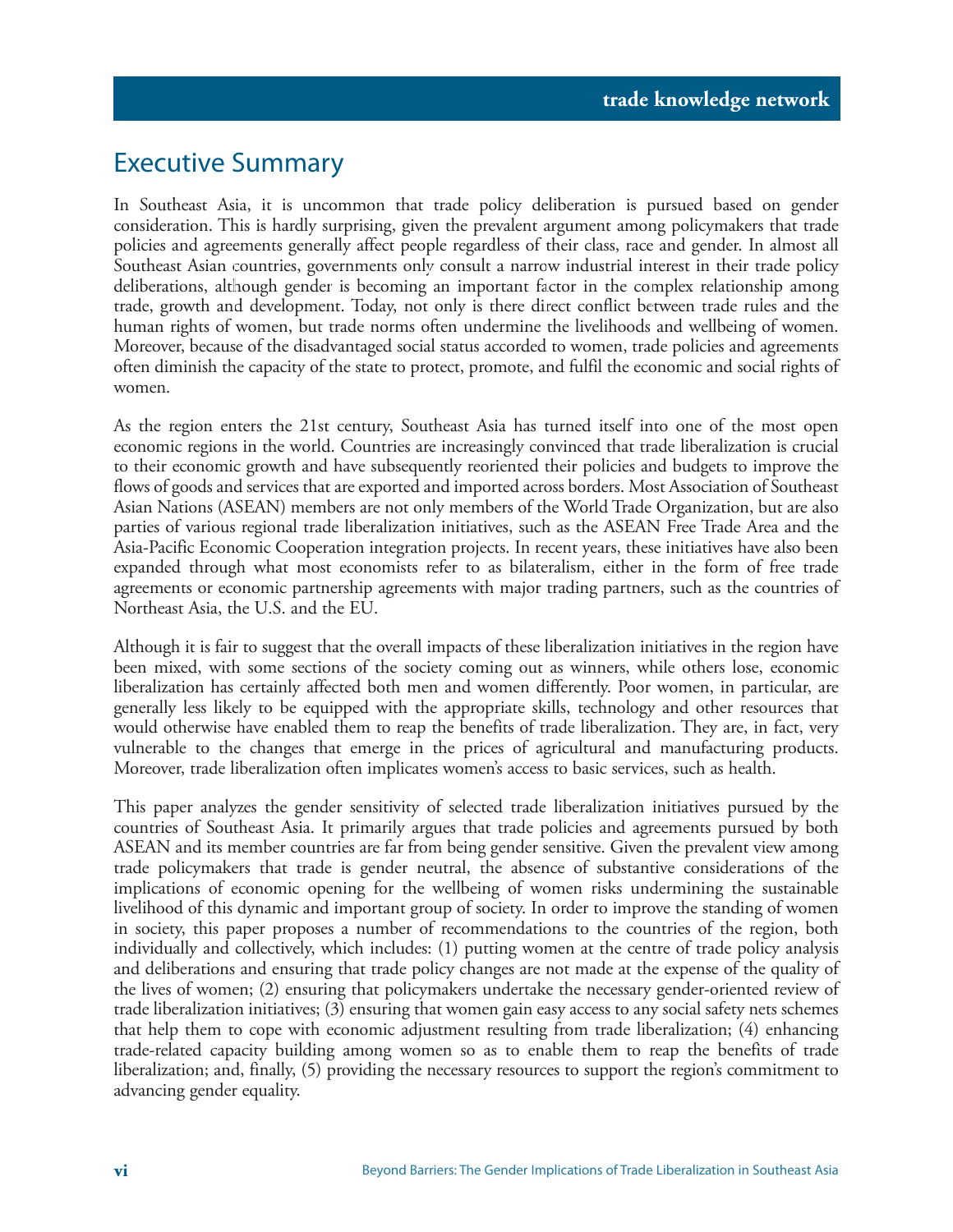### 1. Introduction

Similar to the trade liberalization process in many other parts of the world today, the impacts of the liberalization of the economies of Southeast Asia, particularly in the last decade or so, have become more pronounced. Overall, the impacts of trade liberalization in the region have been mixed, with some sections of society emerging as winners and others as losers. For example, some would argue that the relative success of the economies of Southeast Asia has been founded on a combination of sound marketbased and foreign investment-friendly policies (Rigg, 1997: 3). At the same time, however, economic liberalization also brings about a multitude of economic adjustment costs, normally at the expense of the poor and the marginalized sections of the community. In terms of advancing gender equality specifically, it is fair to say that the policymaking process and the implementation of trade policy have generally been far from gender sensitive. In other words, it is rare that trade policy deliberations have been based on and informed by gender considerations. The prevalent argument among policymakers is that trade policies and agreements generally affect people regardless of their class, race and gender. In almost all Southeast Asian countries, governments in fact only consult a narrow industrial interest in their trade policy deliberations.

All this is, of course, hardly surprising. Among other things, studies of international trade and gender are relatively new (Senapaty, 2003). Governments, particularly those in developing and least-developed countries, are equally slow in responding to the different impacts of trade liberalization on men and women. However, gender is certainly becoming an important factor in the complex relationship among trade, growth and development. By using a legal perspective in her analysis of the relationship among these factors, Mengesha (2006: 3–4) argues not only that there is a direct conflict between trade rules and the human rights of women, but that trade norms often undermine the effectiveness of human rights norms regarding women. In the context of trade, as Mengesha (2006) further argues, what is often invoked in empirical research is the impact of trade rules on the capacity of the state to implement its obligations in the economic and social lives of its citizens. Because of the disadvantaged social status accorded to most women, trade policies and agreements often diminish the capacity of the state to protect, promote, and fulfil the economic and social rights of women.

Although it is true that trade can serve as a catalyst to promote greater gender equality, the impacts of trade liberalization and economic globalization on women in particular have so far been mixed. While, for example, on the surface trade liberalization has appeared to have improved women's empowerment and livelihoods,<sup>1</sup> many cases also show that the overall benefits accrued to women from trade liberalization have been somewhat marginal, and often less than those acquired by men (McGill, 2004), while in many circumstances trade liberalization has actually exacerbated gender inequalities and undermined the economic and social status of women (Margawati, 2007).

In Southeast Asia, the impacts of trade liberalization are certainly far from being gender neutral, in that they affect men and women differently. Although trade liberalization is aimed, among other things, at enhancing competitiveness, poor women in both developing and least-developed countries in Southeast Asia are less likely to be equipped with the appropriate skills, technology and other resources that would otherwise have enabled them to reap the benefits of trade liberalization. In contrast, such women are often vulnerable to changes in the prices of agricultural and manufactured products. With the current liberalization of trade, it is also often the case that poor women are subjected to the negative implications of the changes that emerge in basic services, particularly health, that accompany this phenomenon.

<sup>1</sup> See, for example, Nordas (2003).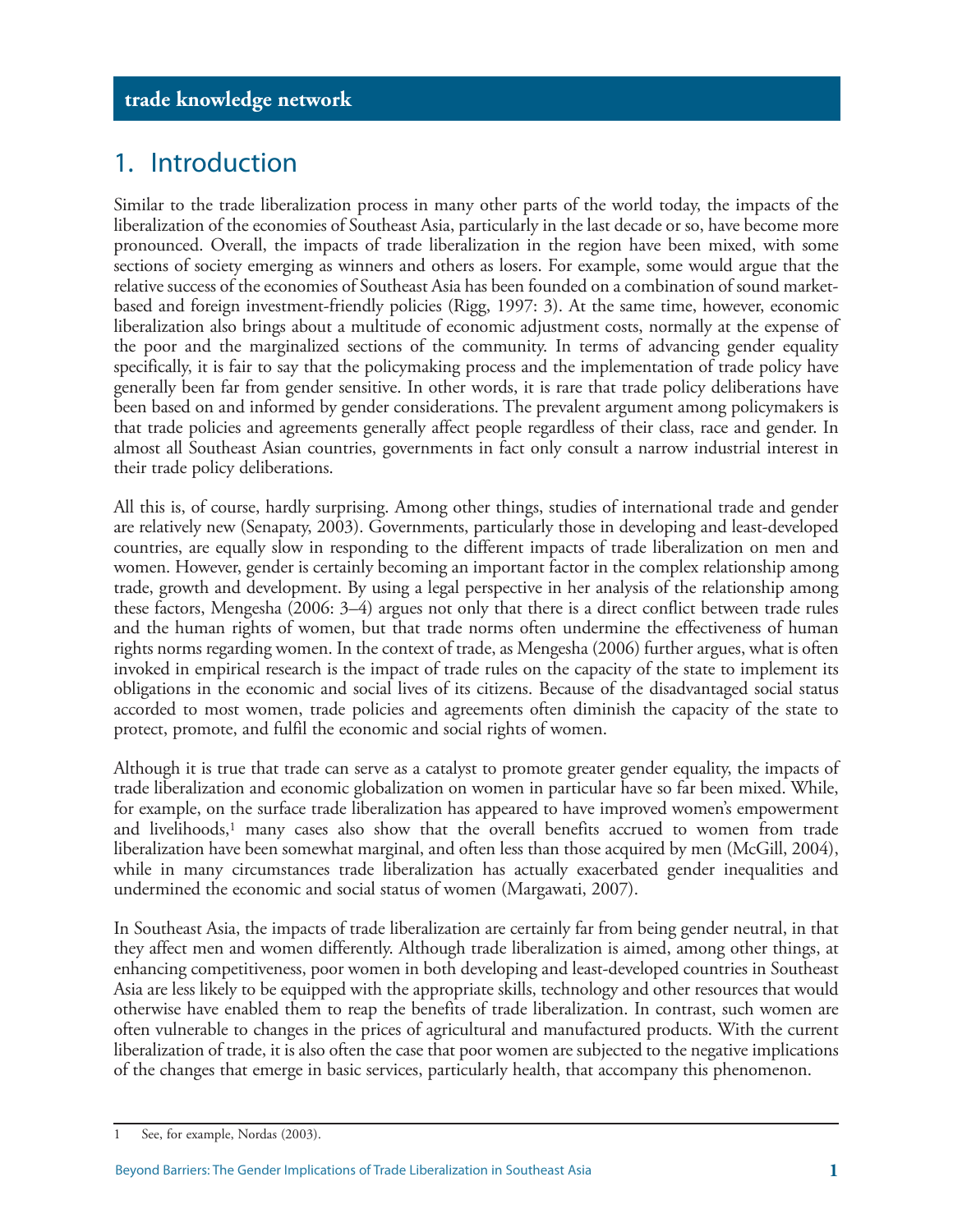As the region enters the 21st century, Southeast Asia has turned itself into one of the most open economic regions in the world. Countries are increasingly convinced that trade liberalization is crucial to their economic growth and have subsequently reoriented their policies and budgets to improve the flows of goods and services exported and imported across borders (ICRW, 2009: 3). Most Association of Southeast Asian Nations (ASEAN) members are not only members of the World Trade Organization (WTO),2 but are also parties of various regional trade liberalization initiatives, such as the ASEAN Free Trade Area (AFTA), the ASEAN Framework Agreement on Services (AFAS), the ASEAN Investment Area (AIA), and so on, as well as the wider East Asian and Asia-Pacific integration projects (e.g. the projected East Asian Economic Community and the Asia-Pacific Economic Cooperation forum, respectively). In recent years, these initiatives have also been expanded through what most economists refer to as bilateralism, either in the form of free trade agreements (FTAs) or economic partnership agreements (EPAs) with trading partners. Southeast Asian bilateral FTAs and EPAs are mostly pursued with major developed countries (e.g. the U.S. and Japan) and/or regional groupings (e.g. the EU) from outside the region. These forms of liberalization tend to be wider in scope and coverage when compared to the negotiations at the WTO.

Against this background, this paper analyzes the gender sensitivity of selected trade liberalization initiatives pursued by the countries of Southeast Asia. From the outset, it primarily argues that trade policies and agreements pursued by both ASEAN and its member countries are far from being gender sensitive.3 Given the prevalent view among trade policymakers that trade is gender neutral, the absence of substantive consideration of the implications of economic opening towards the wellbeing of women risks undermining the sustainable livelihood of this dynamic and important group of society. In order to elaborate this argument further, the paper is divided into several sections. Section 2 argues that gender should be considered an important element in the contemporary analysis of international trade. Section 3 provides a general picture of the overall political, economic and social positions of women in Southeast Asia. Section 4 analyzes the role of Southeast Asian women in trade policymaking, while section 5 identifies several different types of liberalization initiatives that have taken place in Southeast Asia and how they have impacted on women in the region. Finally, the paper concludes with a general overview of the key findings and makes key recommendations regarding approaches that should be incorporated into current and future trade negotiations.

<sup>2</sup> The exception is Lao PDR.

<sup>3</sup> This is not to suggest that the absence of trade liberalization in the region would be a model of gender equality, and that trade liberalization is inexorably moving the position of women downwards.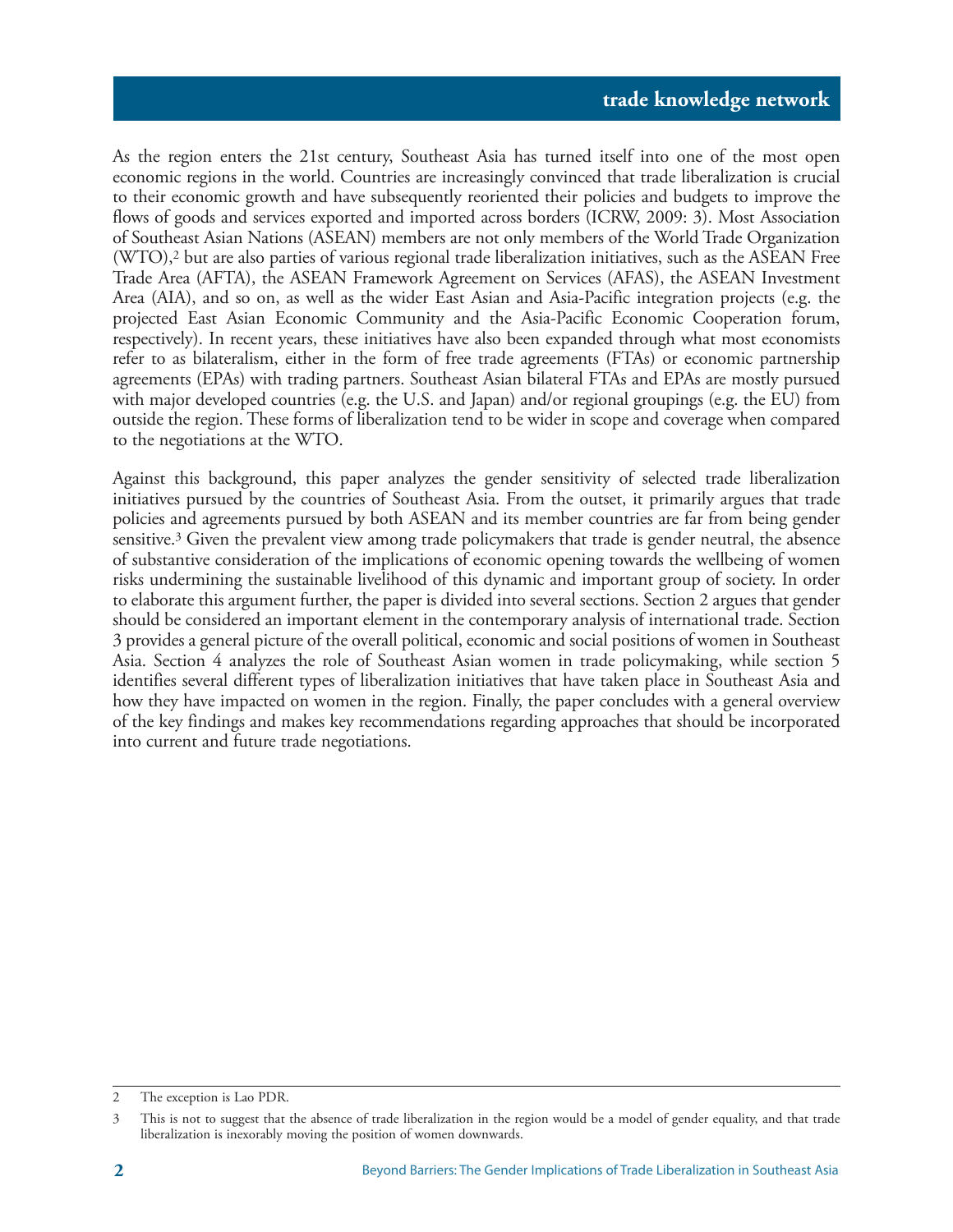### 2. Why Gender Matters in Southeast Asia's Trade Policy

Trade policymakers and practitioners in Southeast Asia are generally puzzled when asked about the importance of gender in trade policy. As mentioned earlier, there is a preconception among these state and non-state actors that trade is gender neutral. However, there is now abundant literature that suggests otherwise; i.e. that trade policies affect men and women differently, largely because of gender inequalities that persist between the sexes in terms of access to and control of economic and social resources and decision-making. Data in Table 1, for instance, shows the significant discrepancies between the estimated incomes of women and men in Southeast Asia, which still favour the latter. To a large extent, therefore, gender relations in Southeast Asia, as in many other developing parts of the world, are characterized by unequal power (Margawati, 2007). What feminist scholars refer to as 'gender norms' generally assign specific entitlements and responsibilities to men and women. Consequently, these gender norms determine the distribution of resources, wealth, work, decision making, political power, and the enjoyment of rights and entitlements both within the family and in public life (UNDAW, 1999). Moreover, the division of labour is also gendered in the sense that certain forms of work, such as physical labour, cash-crop farming and managerial roles, are seen as the normal occupations of men, while care work and housework (e.g. cleaning, etc.), for example, are highly feminized activities that are associated with the responsibilities of women, both at home and as an extension of their domestic tasks (Chen et al., 2005).

| <b>Countries</b>     | <b>Women</b> | <b>Men</b> |  |
|----------------------|--------------|------------|--|
| Brunei Darussalam    | 15,658       | 37,506     |  |
| Cambodia             | 2,332        | 3,149      |  |
| Indonesia            | 2,410        | 5,280      |  |
| Lao PDR              | 1,385        | 2,692      |  |
| Malaysia             | 5,751        | 15,861     |  |
| Myanmar              | n.a.         | n.a.       |  |
| Philippines          | 3,883        | 6,375      |  |
| Singapore            | 20,044       | 39,150     |  |
| Thailand             | 6,695        | 10,732     |  |
| Vietnam              | 2,540        | 3,604      |  |
| <b>ASEAN average</b> | 6,069.80     | 12,434.90  |  |

#### **Table 1: Estimated average earned income of men and women in ASEAN countries, 2006 (PPP\* USD)**

\* PPP = purchasing power parity

Source: UNDP (2007/08)

Feminist economists, such as Seguino (2006) and Hoskyns (2006), maintain that gender should be an important macroeconomic variable and that gender relations can affect economic development and growth. The state of gender relations today, which frequently results in the genders experiencing divergent outcomes, is already observable in several economic arenas in the Southeast Asian region, such as (1) job segregation within the paid labour market; (2) the division of labour between paid and unpaid labour; (3) the distribution of income and resources within the household; (4) access to redistribution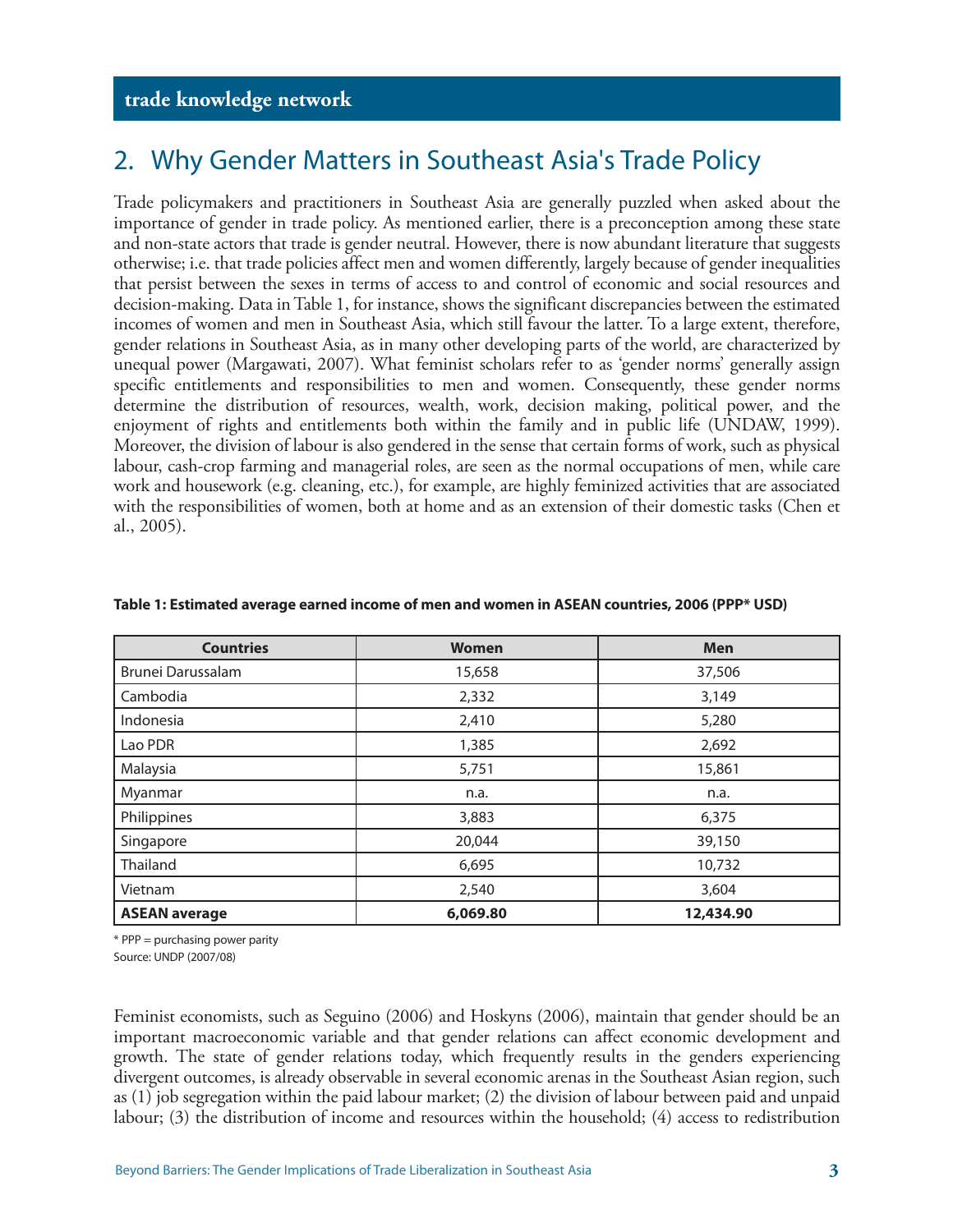carried out by the state (e.g. access to education and social safety net programs); and (5) access to credit in the financial markets. In general, therefore, the effect of gendered economic opportunities is that men and women occupy different class positions, with the latter more likely to be poor, malnourished, less educated and more overworked relative to men (Davis, 1981; Beneria & Roldan, 1987).

It has become increasingly important to examine the nexus between gender inequalities and trade policies, and to take a broader-than-usual view of development, poverty and wellbeing (Margawati, 2007: 220). Among other things, the politicization of trade policy, the connection being made between trade and development, and the expansion of trade to trade in services have all contributed to the greater impact of international trade issues on the lives of normal citizens, including those of women (Hoskyns, 2006: 2).

Unfortunately, mainstream economics literature, as mentioned earlier, is often gender blind when it comes to assessing the relationship among trade, inequality and poverty. Although economists generally acknowledge that gender bias exists at the microeconomic level, such as in the operation of labour markets or the allocation of resources within households, they tend to see little relevance for gender at a macroeconomic or global level of analysis. Moreover, social reproduction, which is the term associated with the roles that women traditionally play, has been undervalued and not counted in classic economic analysis (Picchio, 1992; Hoskyns, 2006: 3). This is mainly due to the general assumption that macroeconomics is all about aggregates and that both the policy objectives (e.g. price stability, employment generation, growth and external balance) and the traditional policy instruments of macroeconomics (e.g. fiscal and exchange rate policies) are gender neutral.4 Similar views are often held with regard to the analysis of international trade and finance. Gender is, therefore, often ignored in theoretical, empirical and practical terms, thereby perpetuating gender biases in most economies.

Development economists, however, have been investigating the complex relationship between gender inequalities and trade liberalization for several decades. Although the effect of international trade on the gender wage gap and other aspects of discrimination is still unclear, a study conducted by Korinek (2005) finds that trade creates job for women from middle-income developing countries. The question, however, remains as to whether trade liberalization that leads to an increase in women's share of paid employment in the export sector also generates higher incomes and greater empowerment for women more generally. It has been suggested that women's role in production becomes progressively less central and less important during capitalist industrialization in developing countries (Momsen, 2004: 173). As industrialization proceeds, the so-called theory of female marginalization also argues that women are pushed out from higher-paid sectors into relatively lower-paid jobs (Scott, 1986). Yet statistical and sectoral indicators show that in many developing countries the expansion of industrialization has indeed led to the growth of women's share of employment (Margawati, 2007: 221). The prevailing argument today, therefore, is that industrialization does not necessarily marginalize women. On the contrary, from the 1970s onwards, an increase in women's share of employment seems to go hand in hand with successful industrialization in many Third World economies (Pearson, 1997: 224–25).5

<sup>4</sup> It is not usual for trade theorists to be concerned with the detailed social consequences of trade liberalization. The general view is that trade is an activity that is good for the overall performance of the economy, even if it involves changes in the composition of economic activity that advantage some and disadvantage others. Trade theorists tend to argue that the effects of trade policy should be managed by other flanking policies. An example of this is the WTO's Trade Policy Review Mechanism, which investigates how the organization's rules have been implemented by governments and their effects on the multilateral trading system, instead of focusing on the effects of international trade policy on the wellbeing of the world's population. For a more detailed analysis on the reluctance of trade theorists to factor gender considerations into their work, see, among others, Hoskyns (2006).

<sup>5</sup> Pearson (1997: 225) further argues that a major feature of Third World industrialization has been the employment opportunities that have been offered to women, although there has been much dispute as to why women are considered as the new industrial labour force and what such employment offers to women in terms of wages, training, promotion, working conditions, etc.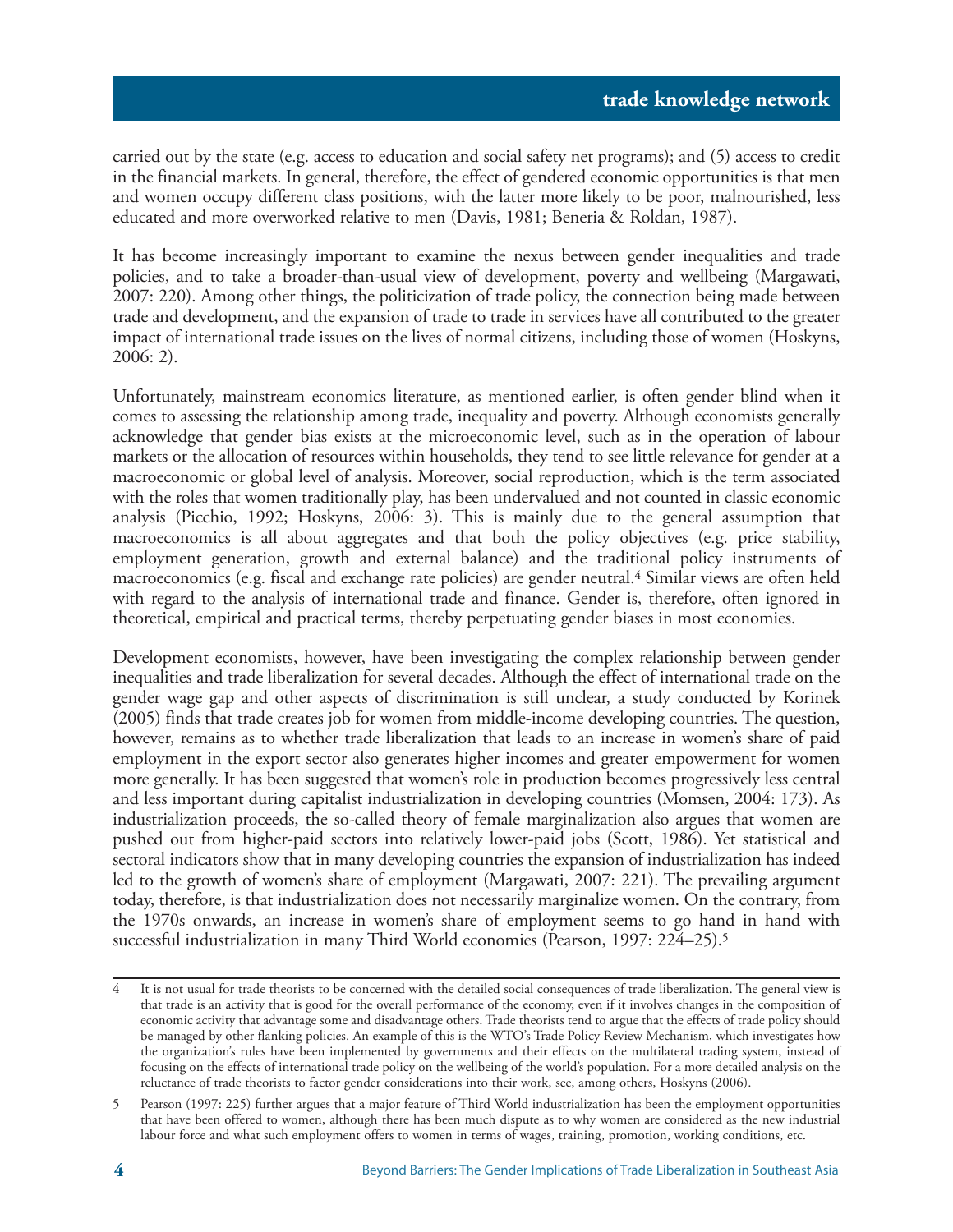There is no doubt that economic openness and the development that follows have generated some positive impacts on women's daily lives. Despite this, women's position in society remains unchanged. In many cases, in fact, the economic, social and political positions of women have even deteriorated as a result of economic liberalization (Kabeer, 1994; WHO, 2000). Although trade liberalization allows women to be more integrated into the labour force, a system of gender bias persists that perceives women as inferior to men, which systematically manifests further in the forms of job segregation and wage inequality between the two sexes (Sinaga, 2008). Indeed, the removal of tariffs and quotas as a result of trade liberalization policies pursued by countries and regional groupings around the world has generally exposed the previously protected sectors to competition and opened up new areas for exchanges and commoditization. New trade policies do not only generate changes in employment trends, but also in the patterns of prices, incomes and consumption, all of which affect men and women differently. Overall, suffice it to say that women may be affected by trade liberalization differently from men as a result of (1) their asymmetric rights and responsibilities; (2) their reproductive and motherhood roles; (3) gendered social norms; (4) labour market segregation; (5) consumption patterns; and, finally, (6) time poverty. While these characteristics overlap, they could also reinforce one another. To a large extent, therefore, men and women are confronted with different opportunities and constraints as a result of the liberalization of trade and investment regimes in a society.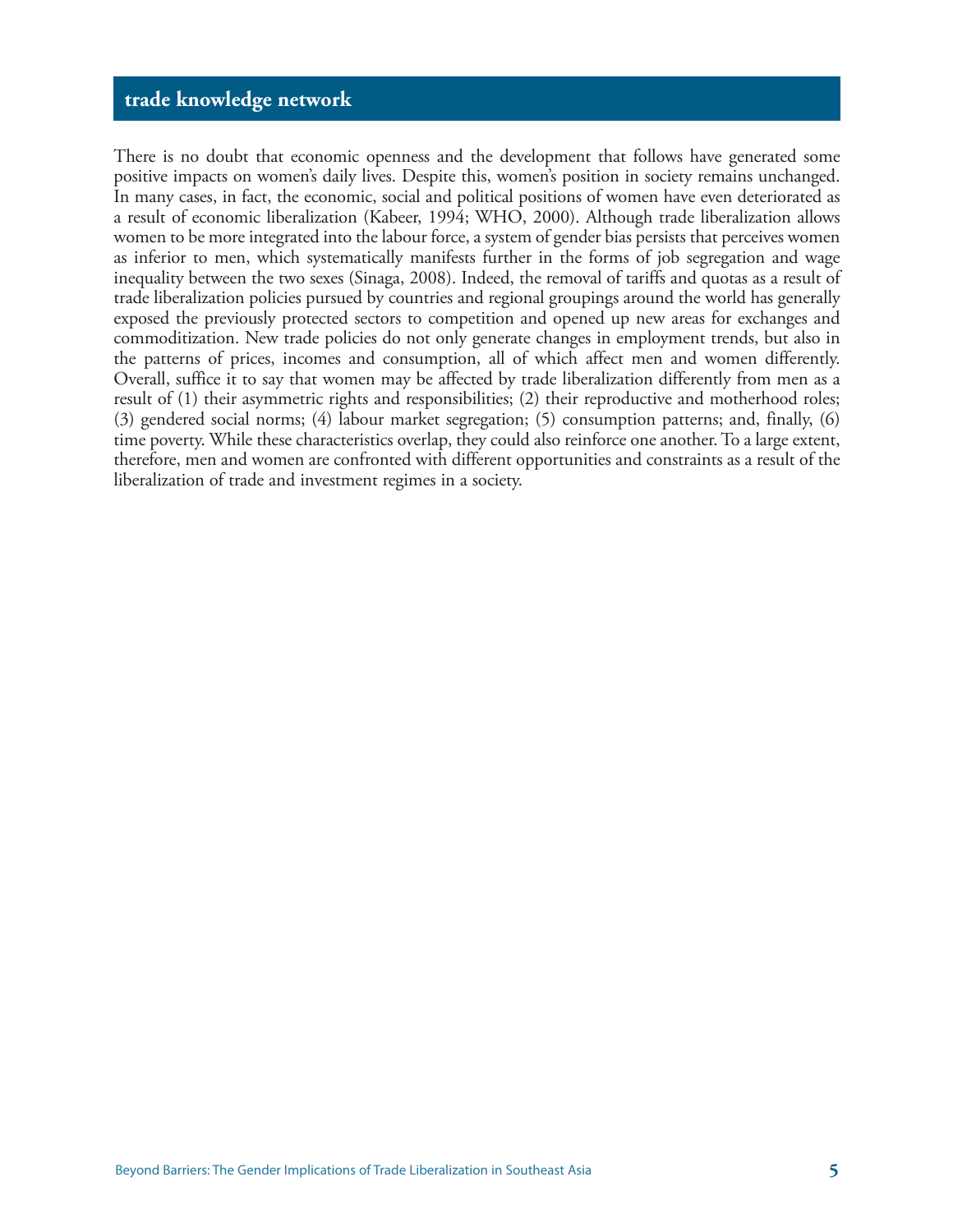### 3. The Political, Economic and Social Positions of Women in Southeast Asia

An analysis of the current political, economic and social positions of women in Southeast Asia helps us understand how Southeast Asian women have fared in relation to their male counterparts. Table 2 provides various gender-related social indicators in ASEAN member countries that are commonly used to measure the level of gender equality in countries all over the world. The UN Development Programme's Human Development Index (HDI), Gender-related Development Index (GDI) and Gender Empowerment Measure (GEM) are useful tools to measure the overall level of gender equality in ASEAN countries.6 The HDI ranks countries around the world based on their overall achievements in attaining the same longevity, knowledge and standard of living among their citizens. Inequalities between men and women, however, are better captured in the GDI and GEM indicators. While the GDI applies the same three basic dimensions as those used in the HDI, the GEM is used to measure the inequalities between the opportunities accorded to both men and women in a country. Political and economic participation and decision making, as well as the power over economic resources, are some of the key components that make up the GEM.

| <b>Countries</b>   | <b>HDI</b> | <b>GDI</b>    | <b>Infant</b><br>mortality<br><b>GEM</b><br>rate (per |                          | <b>Maternal</b><br>mortality<br>rate (per | $%$ of<br>women in | <b>Literacy rate</b><br>(%) |      | <b>Life</b><br>expectancy<br>(years) |      |
|--------------------|------------|---------------|-------------------------------------------------------|--------------------------|-------------------------------------------|--------------------|-----------------------------|------|--------------------------------------|------|
|                    |            | ranking/value | ranking/value                                         | 1,000<br>live<br>births) | 100,000<br>live<br>births)                | the<br>parliament  | Female                      | Male | Female                               | Male |
| <b>Brunei</b>      | 30         | 31/0.886      | n.a.                                                  | 9.5                      | 28.2                                      | $\ast$             | 95.1                        | 95.2 | 77.4                                 | 74.4 |
| Cambodia           | 131        | 113/0.594     | 83/0.577                                              | 80.0                     | 450.0                                     | 8.0                | 61.1                        | 80.2 | 63.0                                 | 59.0 |
| Indonesia          | 107        | 93/0.721      | n.a.                                                  | 35.5                     | 307.0                                     | 14.5               | 86.2                        | 93.5 | 70.3                                 | 66.3 |
| Lao PDR            | 130        | 114/0.593     | n.a.                                                  | 82.0                     | 530.0                                     | n.a.               | 60.9                        | 77.0 | 56.0                                 | 54.0 |
| Malaysia           | 63         | 57/0.802      | 65/0.504                                              | 6.3                      | 30.6                                      | n.a.               | 88.4                        | 88.4 | 75.9                                 | 70.3 |
| Mvanmar            | 132        | n.a.          | n.a.                                                  | 44.7                     | 150.0                                     | n.a.               | 92.9                        | 93.7 | 64.4                                 | 61.5 |
| <b>Philippines</b> | 90         | 76/0.768      | 45/0.590                                              | 30.0                     | 108.0                                     | n.a.               | 92.5                        | 91.4 | 72.5                                 | 67.2 |
| Singapore          | 25         | n.a.          | 16/0.761                                              | 2.5                      | 30.0                                      | 6.5                | 91.4                        | 97.1 | 80.9                                 | 77.0 |
| Thailand           | 78         | 70/0.779      | 73/0.472                                              | 20.5                     | 44.0                                      | n.a.               | 91.4                        | 94.9 | 75.0                                 | 67.9 |
| Vietnam            | 105        | 90/0.732      | 52/0.561                                              | 21.0                     | 85.0                                      | 26.0               | 88.4                        | 94.7 | 72.0                                 | 67.0 |

**Table 2: Gender equality-related social indicators of ASEAN member countries, 2006**

\*Brunei Darussalam does not have a parliament.

Sources: UNDP (2007/08); ASEAN Secretariat (2006)

In general, data from Table 2 shows that the levels of both development and gender equality throughout Southeast Asia remain diverse. Brunei Darussalam, Singapore and Malaysia are the only countries in the region with a high level of human development (as measured by the HDI), while the remaining members of ASEAN are categorized with medium levels of human development. Although there is continuous debate as to whether economic development is the necessary prerequisite for gender equality, what is apparent from the data in Table 2 is that the promotion of gender equality appears to have improved along with the advancement of economic development. Although the GDI level data for Singapore is

<sup>6</sup> Both the GDI and GEM work on a scale between 0 and 1, with 0 reflecting the perfect lack of what the particular index measures and 1 reflecting its perfect presence.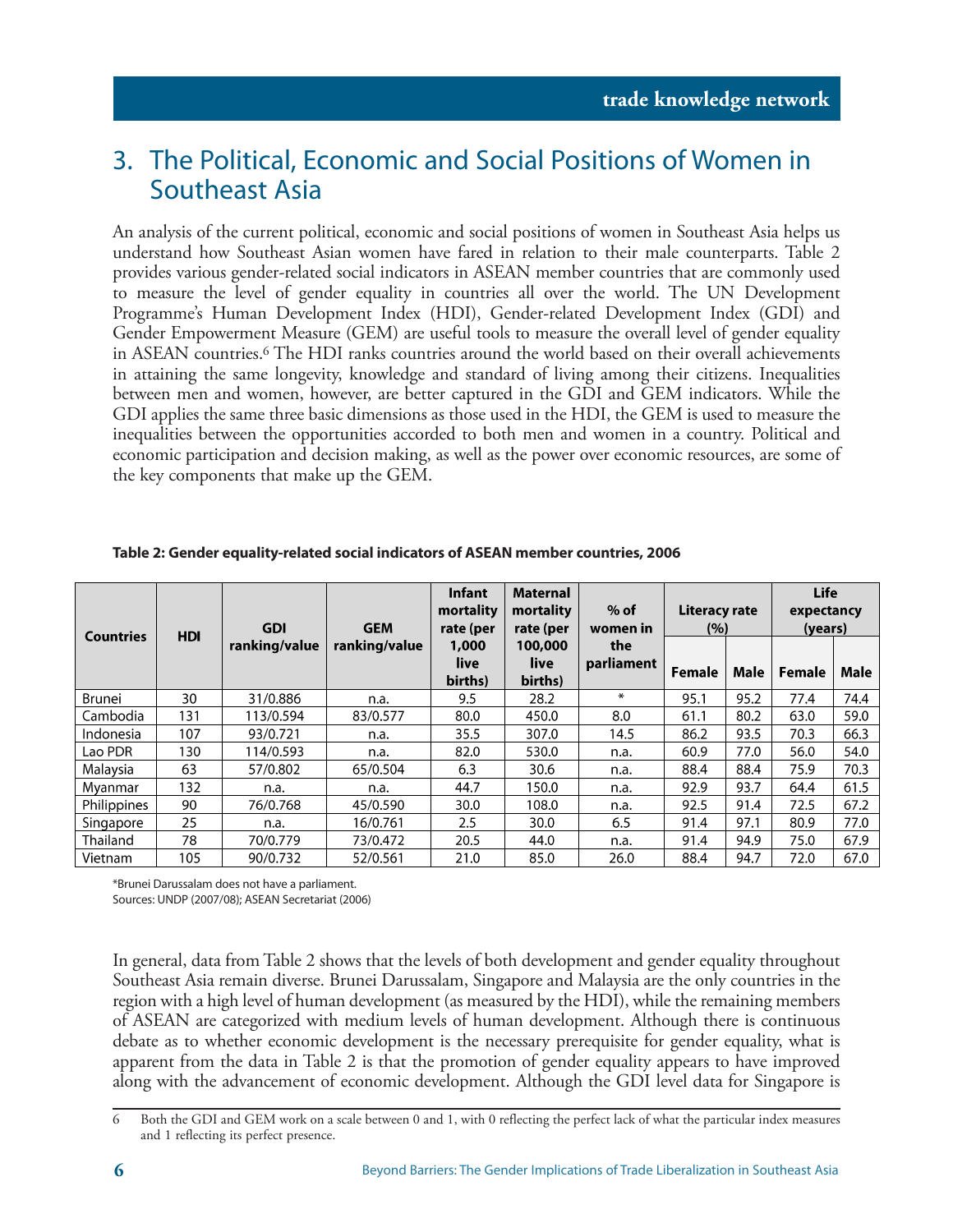absent, other relatively higher-income countries, such as Brunei Darussalam and Malaysia, score relatively high in their GDI level, with values of 0.886 and 0.802, respectively. The least-developed countries of Southeast Asia, such as Cambodia and Lao PDR, on the other hand, record relatively lower GDI values of 0.594 and 0.593, respectively. Singapore is, in fact, within the top twenty countries in terms of its GEM ranking and value; in other words, Singapore is the most progressive country in ASEAN in terms of the participation of women in the country's political and economic life.

Furthermore, with the exception of Thailand, the democracies of Southeast Asia, including the Philippines and Indonesia, stand in relatively modest positions in their HDI, GDI and GEM rankings and values. This simply suggests that, at least within the Southeast Asian context, democracy has not fully ensured women's participation in the political and economic lives of these countries. In Indonesia – the largest democracy in the region – women only occupy 14.5 percent of the seats in parliament. While it is true that the levels of life expectancy and literacy rates among Southeast Asian women have improved in comparison to their male counterparts, their participation in the political, economic and social decision-making process is still restricted. Further exacerbating the problems faced by Southeast Asian women today is, among other things, persistent social discrimination, including resurgent patriarchies such as the rise of conservative religious or ideological movements that often discipline women's mobility and sexualities.7

<sup>7</sup> As articulated by Josefa Gigi Francisco, general coordinator for Development Alternatives with Women for a New Era and senior programme coordinator for the Gender, Development and Economic Globalization forum, Women and Gender Institute, Miriam College, in her email exchanges with the authors on 25 August 2009.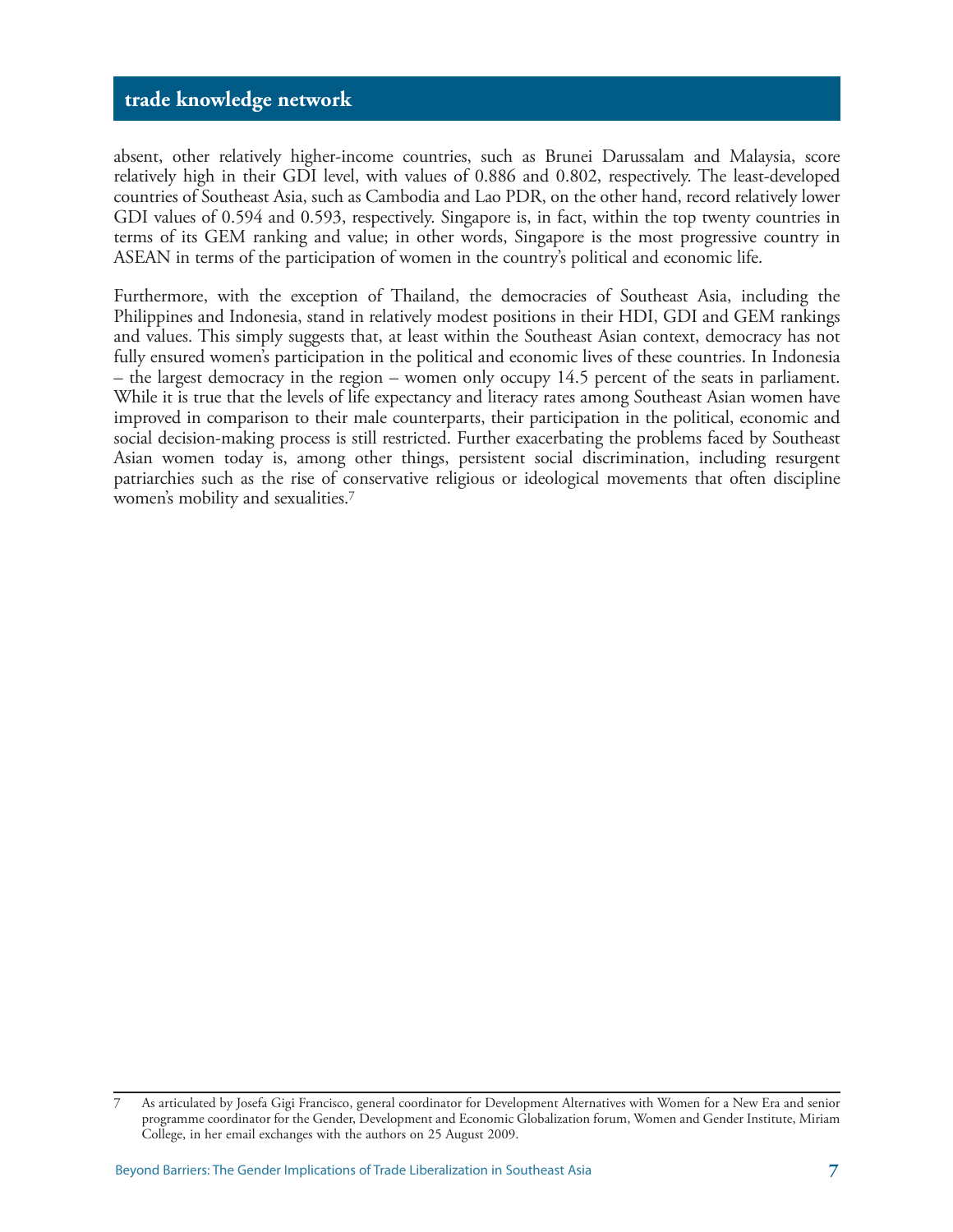### 4. The Role of Women in Southeast Asian Trade Policymaking

Advocates of neoliberal economic policy generally claim that trade liberalization is an important prerequisite for national reform.8 In the context of the status of Southeast Asian women, however, trade liberalization has not necessarily been accompanied by the necessary reforms to advance their position in the society. As mentioned earlier, the preconception among Southeast Asian trade policymakers that international trade is gender neutral contributes to the exclusion of gender considerations in the region's trade policy formulation. Although there are few analyses of the role of women in ASEAN-specific trade policymaking processes, a number of studies focusing on trade policy deliberations in ASEAN and each of its member countries provide a glimpse of the way in which trade policymaking takes place in the region.9 Although, as shown throughout this paper, the analyses on the impacts of trade liberalization on women, or gender disparity in particular, are vast, none of the trade policymaking studies on Southeast Asia consider gender aspects or the role, concerns and aspirations of women as integral parts of trade policy deliberations in the region.

Several reasons explain the scarcity of gender considerations in Southeast Asia's trade policymaking literature. Firstly, there is an increasing agreement among critical scholars and observers of international trade in the region that trade policy still remains within the realm of economic elites (Chandra & Chavez, 2008a; 2008b). Secondly, international trade is still perceived as predominantly an issue of concern to economic actors. In the relatively democratic political regimes of Southeast Asia, such as Indonesia and the Philippines, for example, business groups and associations and large conglomerates have traditionally been considered as key stakeholders in trade policy deliberations, while in most Southeast Asian countries, the academic community also plays an instrumental role in assisting the design and formulation of their governments' trade policies.10 Thirdly, the two abovementioned reasons contribute to the generally weak dissemination of relevant information on trade policy issues in many Southeast Asian countries. Fourthly, when information and space for engagement are made available, women, particularly poor ones, are often unable to engage in full debates on the technical issues related to the trade policy of their countries.11 This is partly because, although there are increasing numbers of economically literate women in Southeast Asian society, there are always social barriers that prevent them from making meaningful contributions to the formulation of trade policy.

Having said this, it is interesting to note that some of the high-profile economic policymakers in the region are women. In Indonesia alone, for example, at the time of the writing of this paper, high-profile women, such as Dr Sri Mulyani Indrawati and Dr Mari Elka Pangestu, hold control of strategic economic ministries within the country, with the former currently heading the Indonesian Ministry of Finance and the latter currently serving as the country's minister of trade. In Malaysia, Rafidah Aziz was the country's minister of trade and industry for twenty years, from 1987 until 2008, while Eleanor Briones served as the treasurer for the administration of Joseph Estrada in the Philippines (1998–2001). Even more so, some women have even held top positions in the political structures of some ASEAN member countries. Two women, for example – Corazon Aquino (1986–92) and Maria Gloria Macapagal-

<sup>8</sup> See, for example, Soesastro and Basri (2005) and Shafaeddin (2005).

<sup>9</sup> In 2005, for example, the journal ASEAN Economic Bulletin issued a special edition (vol. 22, no. 1) that gave extensive analyses on the way in which trade policymaking processes were being carried out both at the regional and country levels in Southeast Asia. A study conducted by Chandra and Chavez (2008a) also looks at the role of civil society in ASEAN's integration as a whole. Meanwhile, for more country-specific critical analysis, see, among others, Chandra (2005; 2007; forthcoming).

<sup>10</sup> See also the Annex to this paper for a brief analysis of various advocacy groups that work on trade–gender linkages in Southeast Asia.

<sup>11</sup> As articulated by Hira Jhamtani, Third World Network associate for Asia and Indonesia, in her email exchanges with the authors on 26 August 2009.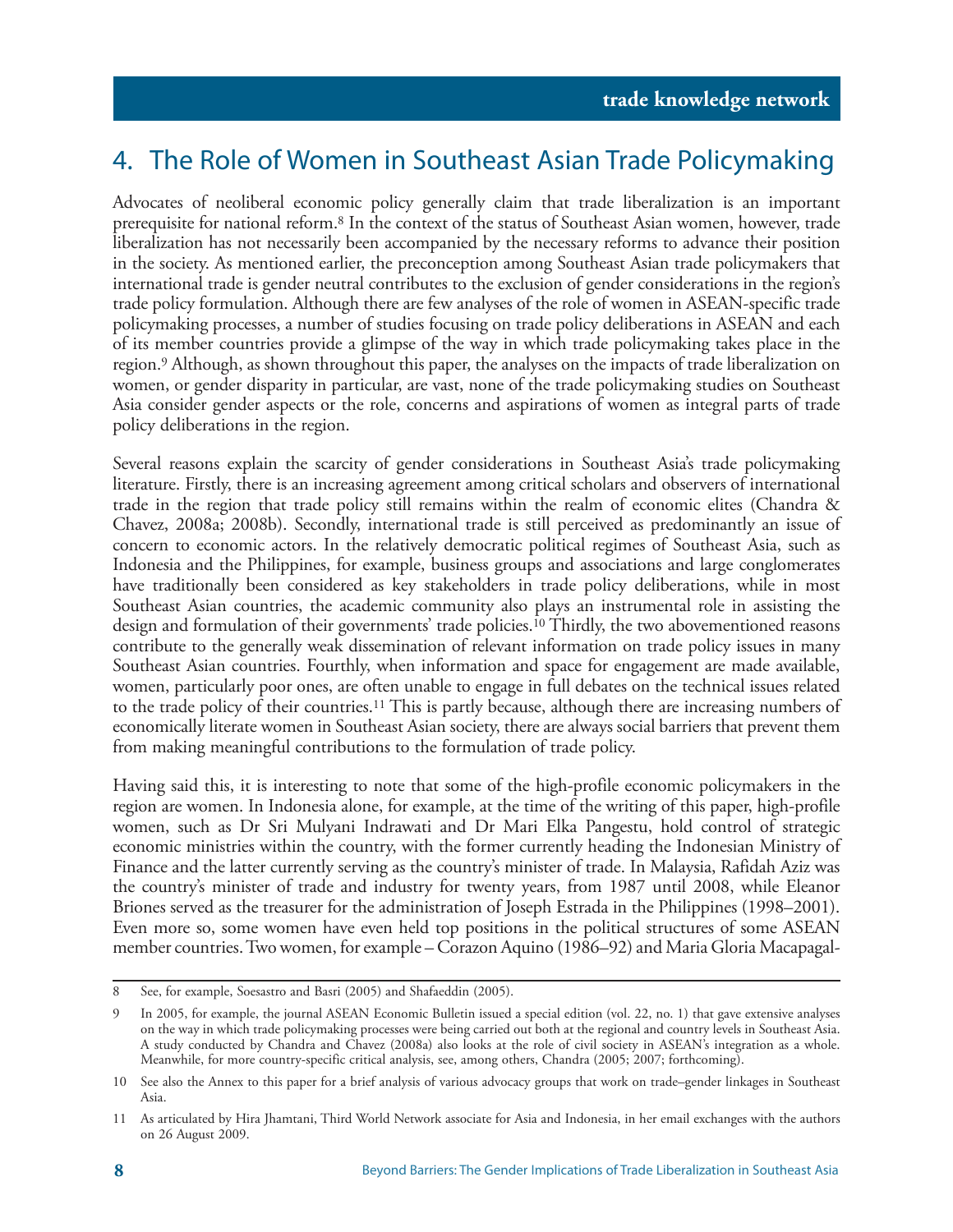Arroyo (1998–present) – have been president of the Philippines. Equally, in Indonesia, Megawati Sukarnoputri also held the presidency from 2001 until 2004.

Although it is not uncommon for women to hold very high positions in the political and economic lives of countries in Southeast Asia, there is little evidence that these female leaders advance the specific interests of women as far as trade policy is concerned. It was under the administration of President Arroyo that the Philippines embarked upon aggressive trade and investment liberalization within the frameworks of regional and bilateral free trade and economic partnership agreements. In Indonesia, the administration of President Megawati also pushed for the country's entrance into the ASEAN–China Free Trade Agreement without formal ratification from the country's parliament (Pambudi & Chandra, 2006). Moreover, the current finance and trade ministers of Indonesia, Dr Sri Mulyani and Dr Pangestu, respectively, are also known as neoliberal advocates who have been promoting further liberalization in the country to expand national reforms that have been achieved by Indonesia. In light of this participation by women in the highest levels of trade policymaking and the data given in Table 2, while debate is still ongoing as to whether trade liberalization is harmful to the livelihood and wellbeing of women, it is clear that women's participation in top policymaking processes does not necessarily advance women's economic interests. Or, if there are signs of improvement in the wellbeing of women, they do not necessarily result from gender-specific considerations in the formulation of trade policy.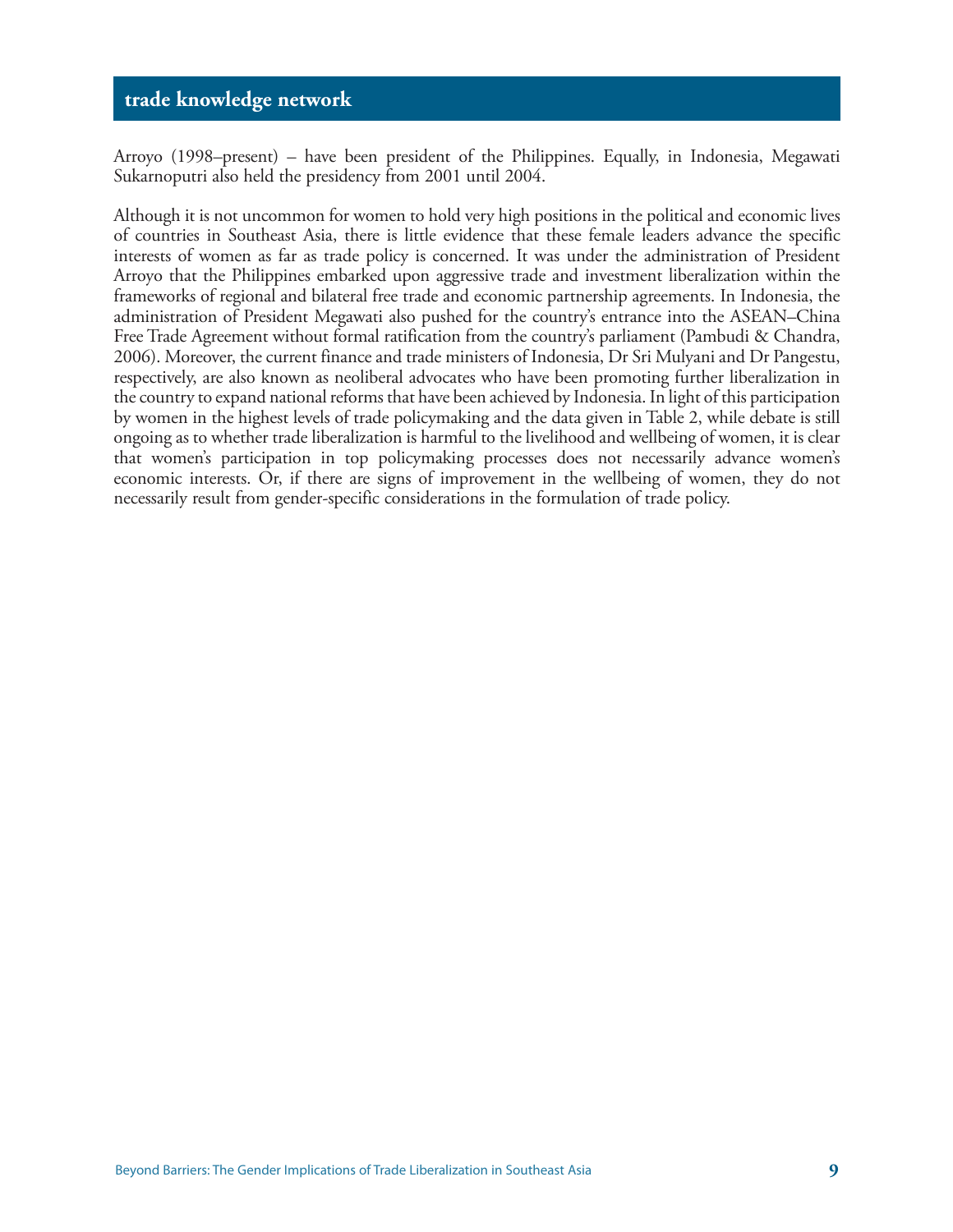### 5. Trade Liberalization and Its Implications for Southeast Asian Women

### 5.1 Trade liberalization in Southeast Asia

Trade liberalization is certainly not new in Southeast Asia.12 Although the region has been a relatively reluctant free trader as a whole, several member countries have pursued unilateral trade liberalization when they have deemed it suitable for their own development. Although some countries have occasionally pursued protectionist policies in pursuit of self-sufficiency, the tradition of open economy remains today. The concepts of an open economy and free trade became more pronounced in the mid-20th century, and some countries, such as Myanmar and Indonesia, started to flirt with multilateral negotiations to remove trade barriers through their participation in the newly established General Agreement on Tariffs and Trade (GATT).13 Over the years, other Southeast Asian countries followed suit, and to date only Lao PDR has yet to become a member of the WTO, the successor of the GATT.

A decade following the establishment of ASEAN in 1967, the five original member countries of the grouping – Indonesia, Malaysia, the Philippines, Singapore and Thailand – agreed to embark on closer economic cooperation by pursuing an ASEAN Preferential Trade Agreement and other complementary economic cooperation schemes. In order to improve economic cooperation among the members of ASEAN, the grouping also launched AFTA, the AIA and AFAS in the 1990s.

 It was, however, the 1997/98 economic crisis that served as the catalyst to propel ASEAN to become one of the most open regional groupings today. This crisis not only forced countries such as Indonesia and Thailand to undertake unilateral trade liberalization as prescribed by international financial institutions (e.g. the International Monetary Fund — IMF — and the World Bank), ASEAN as a grouping also took its own initiative to accelerate economic integration among its members. In 2003, for example, through the so-called Bali Concord II, the members of ASEAN agreed to launch the ASEAN Community, which comprises the ASEAN Political-Security Community, the ASEAN Economic Community (AEC), and the ASEAN Socio-Cultural Community. The ASEAN Community and its three pillars of cooperation are expected to be realized by 2015.<sup>14</sup>

The commitment towards pursuing an open economic regime was also apparent through ASEAN and its member countries' pursuance of bilateral free trade agreements (BFTAs) and bilateral economic partnership agreements (BEPAs) with key dialogue partners, such as China, Japan, South Korea, Australia and New Zealand. To date, discussions on BFTAs and BEPAs with other key trade partners such as the U.S. and the EU are ongoing. Apart from being one of the world's most important geostrategic locations, Southeast Asia has some 550 million consumers. These two factors have made the region very attractive to major developed countries. Overall, suffice it to say that open economic regimes, with trade liberalization as one of their components, remain as a key element in the efforts of the region to pursue its economic development objectives.

<sup>12</sup> When it was under British administration, for example, Singapore had already adopted free trade principles in the early 19th century.

<sup>13</sup> Myanmar formally acceded to the GATT in 1948, while Indonesia entered the forum in 1950, a year after its independence was recognized by the international community.

<sup>14</sup> Initially, 2020 was decided as the target date for the achievement of the AEC. At the 38th ASEAN Economic Ministerial Meeting held in Kuala Lumpur, Malaysia, however, ASEAN economic ministers agreed to bring forward the establishment of the AEC to 2015. According to its 'Blueprint', which was signed by ASEAN leaders in November 2007, the AEC will be implemented 'in accordance to the principles of an open, outward-looking, inclusive, and market driven economy' (ASEAN Secretariat, 2008: 5). In order to achieve its single market objective, ASEAN also strives to incorporate the principles of the free flows of goods, services, investment, capital and skilled labour.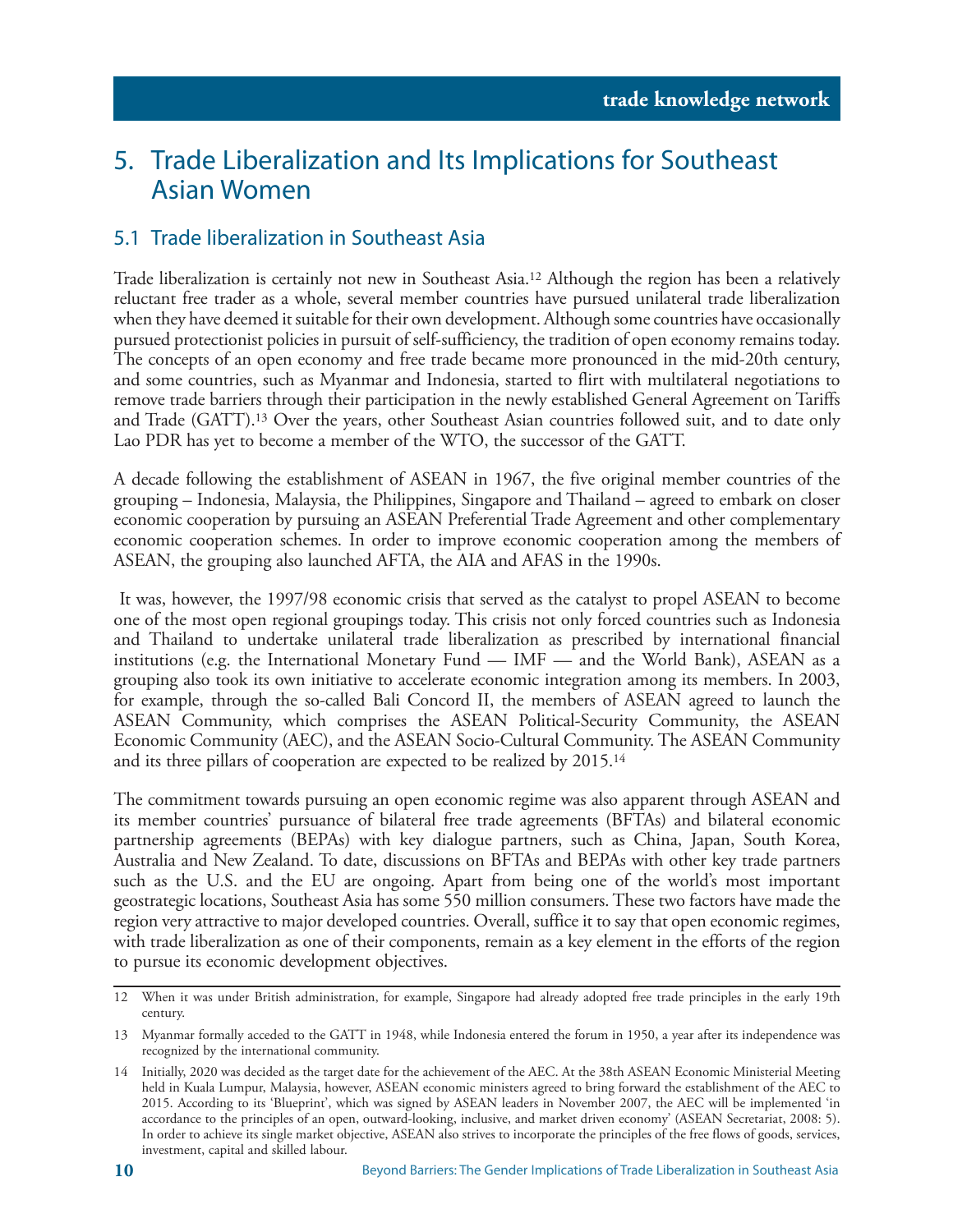#### 5.2 Trade liberalization and women in Southeast Asia

Apart from not being part of economic policy considerations, women often become the subject of exploitation of these policies. For example, the success of the export-led strategy adopted by most Southeast Asian countries in the mid-1980s was in fact built on gender differences. Indeed, increasing evidence suggests that the contribution of wages inequality between male and female workers helped to stimulate economic growth in the developing economies of the region (Elbeshbishi, 2009: 13). Following the adoption of this export-led industrialization strategy, however, there was more pressure for Southeast Asian labour market to adopt flexible prices. With limited bargaining power, Southeast Asian women often found themselves in a relatively worse-off economic condition than their male counterparts.

The adoption of a regional free trade strategy in the following decade (the 1990s) further exacerbated the economic difficulties that women had to face. Trade liberalization and the overall process of economic globalization have had profound impacts on the livelihoods and wellbeing of women in Southeast Asia (Westley & Mason, 1998). Indeed, Southeast Asian women now live in an environment that is continuously changing, while their livelihoods depend on being able to understand the challenges arising from global competition (Tonguthai, 2007: 42). Overall, it can be argued that, although trade liberalization affects both men and women in the developing and least-developed countries of Southeast Asia, women appear to have to bear most of the adverse effects of such a trade policy. In relation to trade liberalization initiatives that have been pursued by both ASEAN and its member countries, there are at least three sectoral areas of the economies where such adverse impacts of trade liberalization are felt the most by women in this region, i.e. in the manufacturing, agricultural and services sectors. The following subsections highlight different complexities that are faced by Southeast Asian women in these sectors.

#### 5.2.1 Southeast Asian women and manufacturing sector liberalization

Like most developing countries, women comprise a considerable proportion of employees in the manufacturing sector of many Southeast Asian economies.15 Among other things, international production networks play a significant role in the rise of women's employment in the region (Francisco & Durano, 2008: 171). In a similar line of analysis, Jomo (2001: 13) also argues that

the decline in ... manufacturing employment set in for the first-tier or first generation East Asian [newly industrialized economies at the time], encouraging [firms in these countries] to relocate low-skill labour-intensive production to the rest of Southeast Asia and China.

Following this trend, East Asian economies were transformed into an important production hub where countries in the region could be placed in a hierarchy within international production networks (Ghosh, 1998; Durano, 2004). It is these production networks that have contributed significantly to the rise of women's employment, particularly through their presence in export processing zones and in female labour-intensive sectors, such as garments and electronics (Wood, 1991; Horton, 1996; Standing, 1999).

<sup>15</sup> This is in stark contrast to the trend in middle-income countries where, since the late 1980s, demand for women's labour in the manufacturing sector has been declining (UN, 1999: 9). While it is far from clear as to why this occurs in these countries, the UN study also notes that in some East Asian countries, such as Singapore, Taiwan and South Korea, the composition of the workforce in some manufacturing sectors, such as electronics, has seen the domination of males over females, particularly as production shifts into more sophisticated products (e.g. computers and communication products).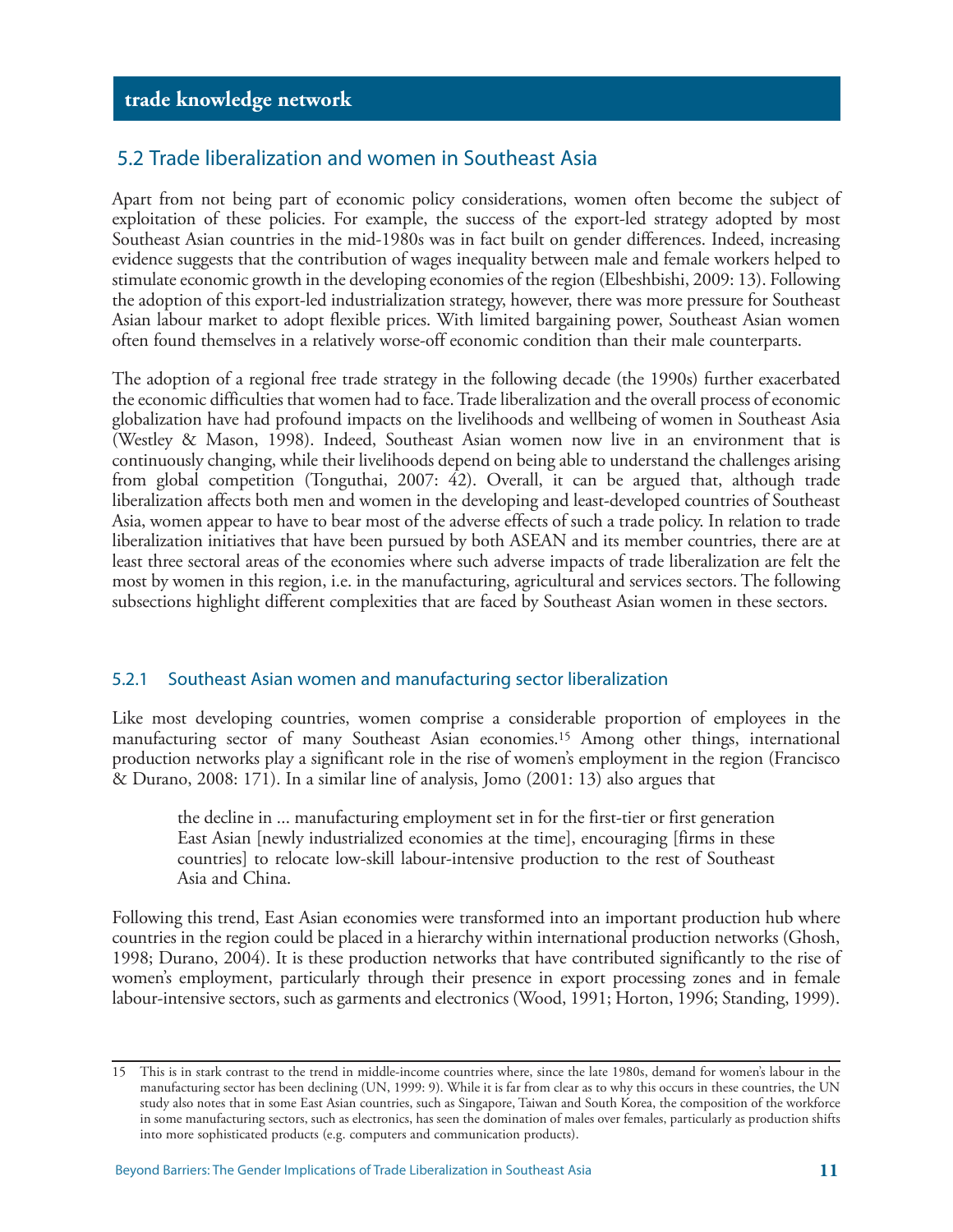| <b>Country</b>    | Labour force participation rate (%) | <b>Employment rate of women (%)</b> |  |  |
|-------------------|-------------------------------------|-------------------------------------|--|--|
| Brunei Darussalam | 59.30                               | 93.80                               |  |  |
| Cambodia          | 74.80                               | 99.00                               |  |  |
| Indonesia         | 46.30                               | 87.00                               |  |  |
| Lao PDR           | 74.50                               | 98.30                               |  |  |
| Malaysia          | 47.70                               | 96.40                               |  |  |
| Myanmar           | 48.60                               | 95.00                               |  |  |
| Philippines       | 51.00                               | 89.70                               |  |  |
| Singapore         | 53.90                               | 94.70                               |  |  |
| Thailand          | 63.90                               | 96.60                               |  |  |
| Vietnam           | 48.60                               | 95.50                               |  |  |
| <b>ASEAN</b>      | 50.81                               | 91.15                               |  |  |

#### **Table 3: Participation of women in production, 2006**

Source: ASEAN Secretariat (2006: 72)

Data on the share of female workers in the manufacturing sector in selected Southeast Asian countries gathered by Jomo (2001: 14) supports this analysis. In Singapore, for example, the share of female workers in the manufacturing sector rose from 18.2 percent in 1957 to around 40.2 percent at the end of the 20th century. Similarly, in Malaysia, the proportion of female workers also rose significantly from 38.2 percent in 1980 to 47.6 percent in 1990, before declining to 40.3 percent following the 1997/98 financial crisis. Thailand and Indonesia also share this trend: in Thailand the proportion of female workers rose from 37.6 percent in 1960 to 49.3 percent in 1999, while in Indonesia the proportion of females in the manufacturing sector rose from 37.5 percent in 1961 to 44.8 percent in 1997.

More recent indicators of women's participation rate in the overall employment sectors of the region are also provided by the 2006 ASEAN baseline report produced by the ASEAN Secretariat (see Table 3). According to this report, female workers' participation rates across the region ranged from 46.3 percent (Indonesia) to 74.8 percent (Cambodia). The average participation rate of women in the labour force was 50.8 percent.

While the relative increase of the share of women's employment in the workplace has been regarded as a positive impact of the export-led growth policy and the subsequent trade liberalization initiatives adopted by Southeast Asian countries, women's position in society remains debatable. Feminist scholars, for example, observe a significant tradeoff between gains in the quantity of female workers generated in industries and the losses of welfare associated with their poor working conditions (Francisco & Durano, 2008: 172) and the quality of life of women and their households (Margawati, 2007). It is common, for example, for female workers in Cambodia to experience sexual harassment from their male superiors and to find their pay cut with little or no explanation (Khus, 2007). Moreover, despite a broadly open economic regime, Indonesian women on average still earn only 76 percent of the salaries of their male counterparts (World Bank, 2006).16 Overall, Indonesian women are still over-represented in the unpaid and low-paid informal sector, but are under-represented in the more lucrative formal wage sector. Worse still, increased stress, the use of children as unpaid family labour and isolation from other workers that inhibits collective organized action by women are common problems arising from the impacts of trade liberalization in the informal sector in Thailand (Floro & Antonopoulous, 2005). In fact, Barrientos,

<sup>16</sup> See also Table 1 for a comparison of the earnings of women and men in other Southeast Asian countries.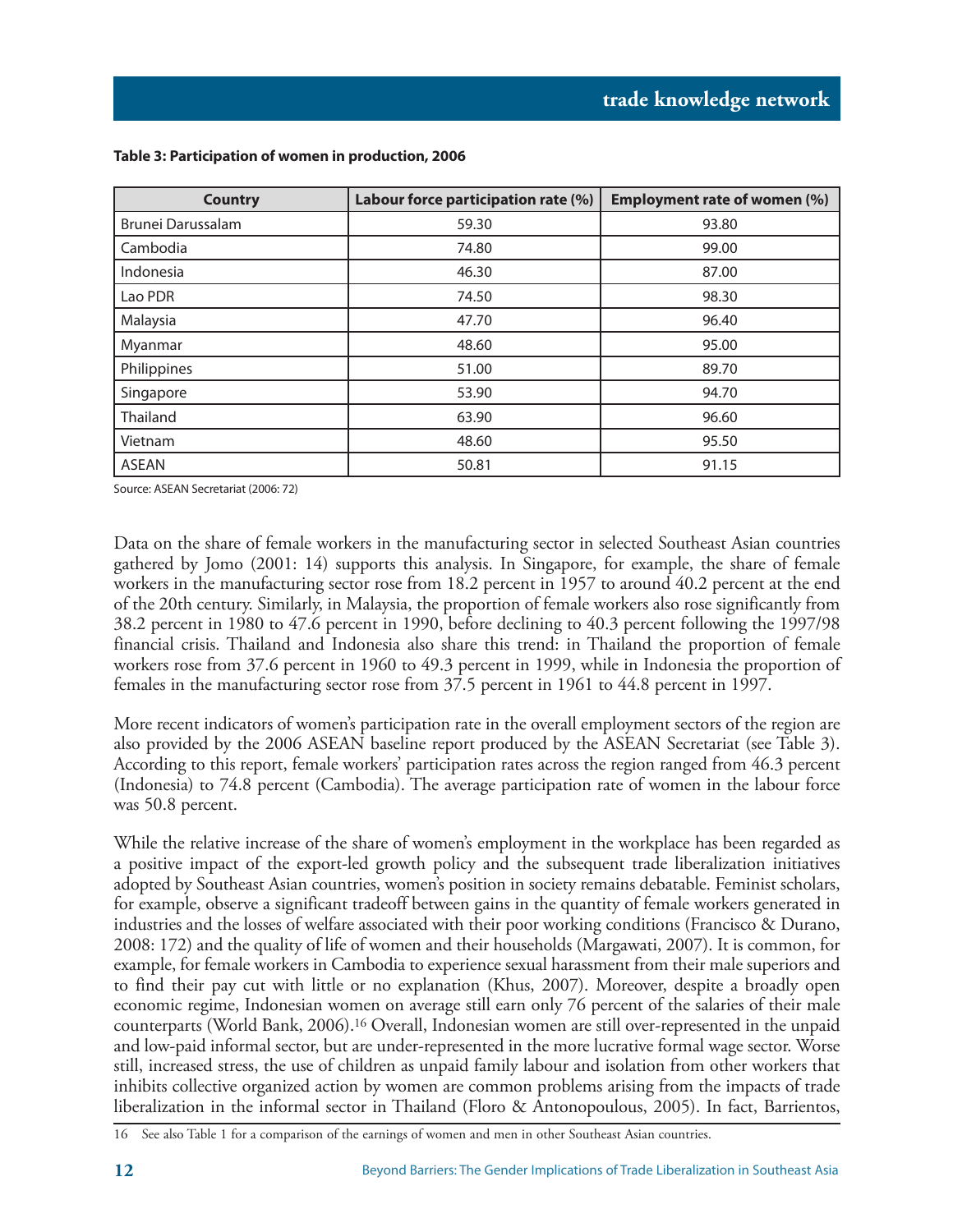Kabeer and Hossain (2004) also observe that there is a declining trend in women's share of employment in export processing zones in the Asia-Pacific region. Although it is true that women's share of employment in the region has generally increased, there is also another growing trend today where women are facing fierce competition from their male counterparts for the same jobs, particularly as the latter are more willing to accept lower pay in order to compete with women. To a certain extent, trade liberalization has certainly put into question the sustainability of women's position in the working environment.

#### 5.2.2 Southeast Asian women and agricultural sector liberalization

As with liberalization in the manufacturing sector, similar liberalization efforts in the agricultural sector are putting significant pressure on women. Agriculture is an important component of the economy of many developing countries, and Southeast Asia is no exception. In this region, the agricultural sector not only serves as a catalyst for export earnings and rural development, but also underpins food security. Structural changes that come with the introduction of trade liberalization often undermine the sustainability of the region's agricultural production. The expansion of industrialization as a result of the aforementioned structural changes resulting from trade liberalization in Southeast Asia, for example, has propelled a significant shift in female employment from the agricultural sector to the manufacturing and services industries. Not only has this shift permanently changed the landscape of rural economies in Southeast Asia (Rigg, 1997: 219), but it also requires governments in the region to reassess the ways in which food production can be sustained in the future.

Throughout Southeast Asia, the representation of women and men is also varied across different agricultural sectors, and thus impacts generated by policy changes, such as trade liberalization initiatives, affect the sexes differently (García, Nyberg & Saadat, 2006: 1). Apart from the fact that women and men acquire different levels of education, skills and incomes, they are also placed differently in their role in the agricultural sector, and, as such, both sexes also possess different capacities to access and use agricultural resources. Indeed, a study conducted by Francisco and Durano (2008: 169) argues that, when trade volumes and values increase, control over traded agricultural commodities generally goes to men instead of women. Key to this analysis is the society's perception of what both these studies refer to as public and private spheres and how both men and women are placed in these two spaces. In Southeast Asia, men generally dominate the public sphere and women the private sphere. It is, they argue, common to find evidence of men securing more benefits from trade liberalization than women.

In other instances, Rigg (1997: 244) postulates that the marginalization of women is a result of technological change generated by trade liberalization. For example, in Malaysia, the use of combine harvesters and mechanical hullers in rice cultivation and processing has tended to displace women from their traditional role in agricultural production. It is not uncommon to find women looking for alternative employment beyond their villages, or for them simply to retreat into housework (De Koninck, 1992: 109–21). To a large extent, therefore, technological changes are often accompanied by a decline in the importance of women in the agricultural sector (Parnwell & Arghiros, 1996).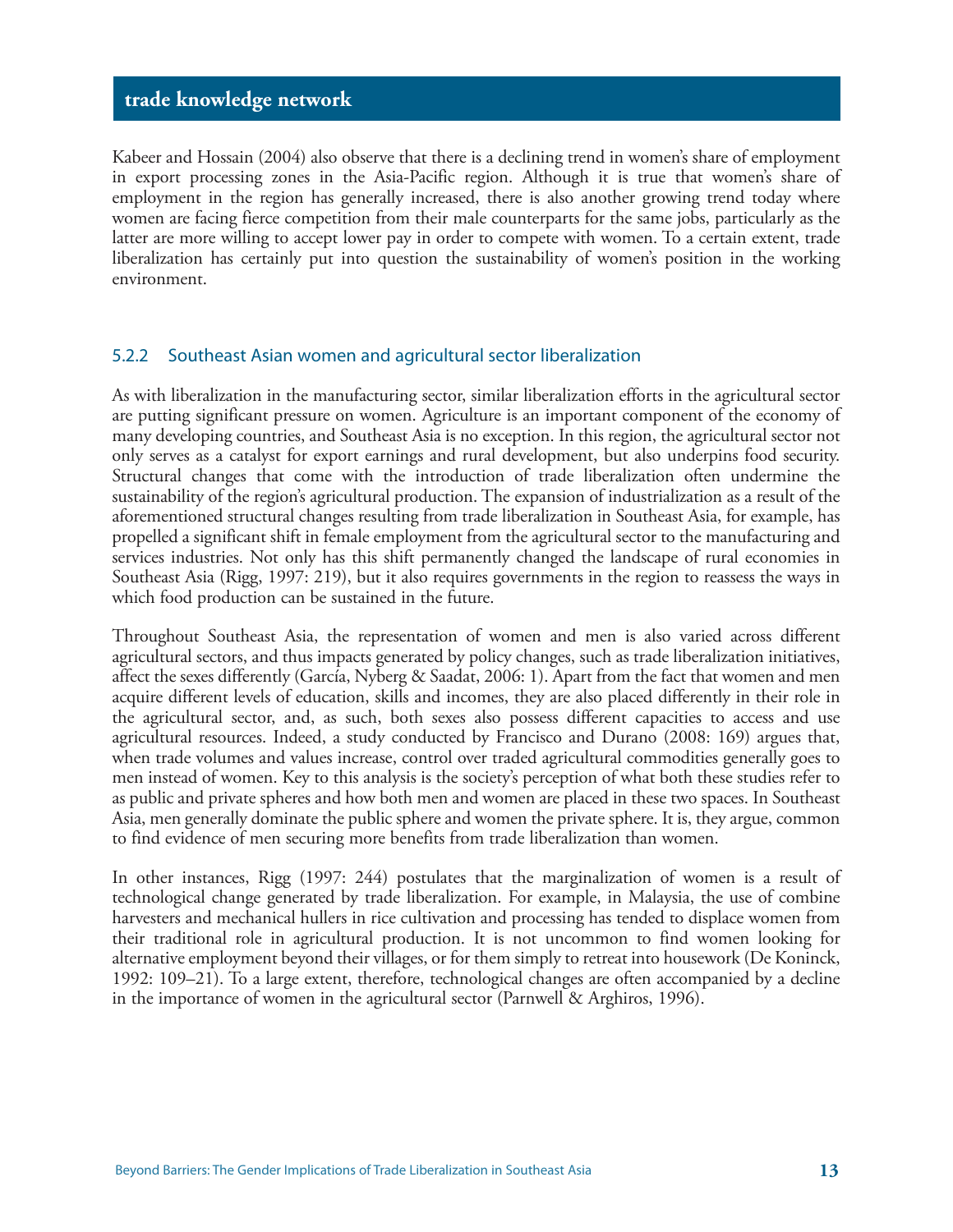#### 5.2.3 Southeast Asian women and services sector liberalization

Services sector liberalization plays a significant role in the integration of member countries in ASEAN, as well as in the integration of the region to the global economy. The services sector accounts for about 40–50 percent of the total gross domestic product of many ASEAN countries (ASEAN Secretariat, n.d.). Apart from the WTO's services liberalization commitments, member countries in the region have also been cooperating to expand trade in this sector through AFAS, as well as extensive plans for the liberalization of trade in services under the various BFTAs. Although AFAS follows the structure and approach of the General Agreement on Trade in Services (GATS) at the WTO, ASEAN aims for its liberalization in the services sector to go beyond what has been achieved at the multilateral level (i.e. GATS-plus).17 The same also applies to most BFTA arrangements that both ASEAN and its member countries are involved in. In this context, therefore, both ASEAN and its member countries are encouraged to pursue trade liberalization in services beyond what have been achieved at the GATS level. Some ASEAN member countries also pursue unilateral liberalization in selected services sectors as part of their commitments to pursue extensive liberalization with international financial institutions, such as the World Bank and the IMF. Health sector liberalization in Indonesia and Thailand is a case in point.

The overall approach towards services sector liberalization within the frameworks of GATS, AFAS and the various BFTAs pursued by ASEAN and its member countries is likely to have disproportionately negative impacts on women, particularly poor women, in the region. Overall, there are at least two areas of concern in the area of services liberalization for the region's women, i.e. the liberalization of public services (e.g. healthcare) and what is normally referred to as Mode 4 of services liberalization under the GATS, or the movement of natural persons. In the area of health-related issues, for example, an analysis provided by the International Center for Research on Women (ICRW, 2009: 2) suggests that while trade liberalization in the services sector affects women positively as a result of the creation of new employment and the better access that is accorded to women by health services and technology, it may also lead to higher costs of health services and supplies, lower quality of services, and a shortages of medical personnel due to increased migration. The so-called 'brain drain' of medical professional to foreign countries could also further restrict poor women's access to proper healthcare, particularly affecting those living in remote areas.

The liberalization of the tourism and entertainment industries provides another example of how women's wellbeing and dignity can be jeopardized. Although tourism can be a positive development, particularly when it engenders a strong inflow of foreign exchange and positive intersectoral linkages that promote the growth of other sectors (Williams, 2002: 4), it is very common to see the segregation of male and female into different occupations in this sector as a result of gender stereotyping and sex segregation.18 In general, women also tend to predominate as the majority of the workforce in the relatively menial, semiskilled, domestic and service-type occupations in this industry. Some observers, such as Francesco and Durano (2008: 174–75), would even argue that the commitment of most Southeast Asian countries to various types of services sector liberalization also raises concerns about the backward and forward sectoral linkages between tourism and the entertainment industries and their links with prostitution and human trafficking. Indeed, as Williams (2002: 7) postulates, sex tourism has been raised as a key factor in the appeal of ASEAN destinations, and this is particularly the case of Thailand and Cambodia, where there is an influx of young girls from Indonesia, Myanmar and Lao PDR to work in bars and brothels.

<sup>17</sup> To date, AFAS covers seven services sectors, including air transport services, business services, construction, financial services, maritime services, tourism and logistics. Full liberalization of the services trade is aimed to be achieved by 2015.

<sup>18</sup> Williams (2002: 4) also adds that the conventional wisdom that tourism is unambiguously good is problematic for several reasons. Firstly, it does not recognize the drain of resources and loss of revenues in tourist-sending countries. Secondly, it often ignores distributional and other key factors associated with the goods and services used by tourists. Finally, it also ignores the social, gender equity and environmental impacts of tourism.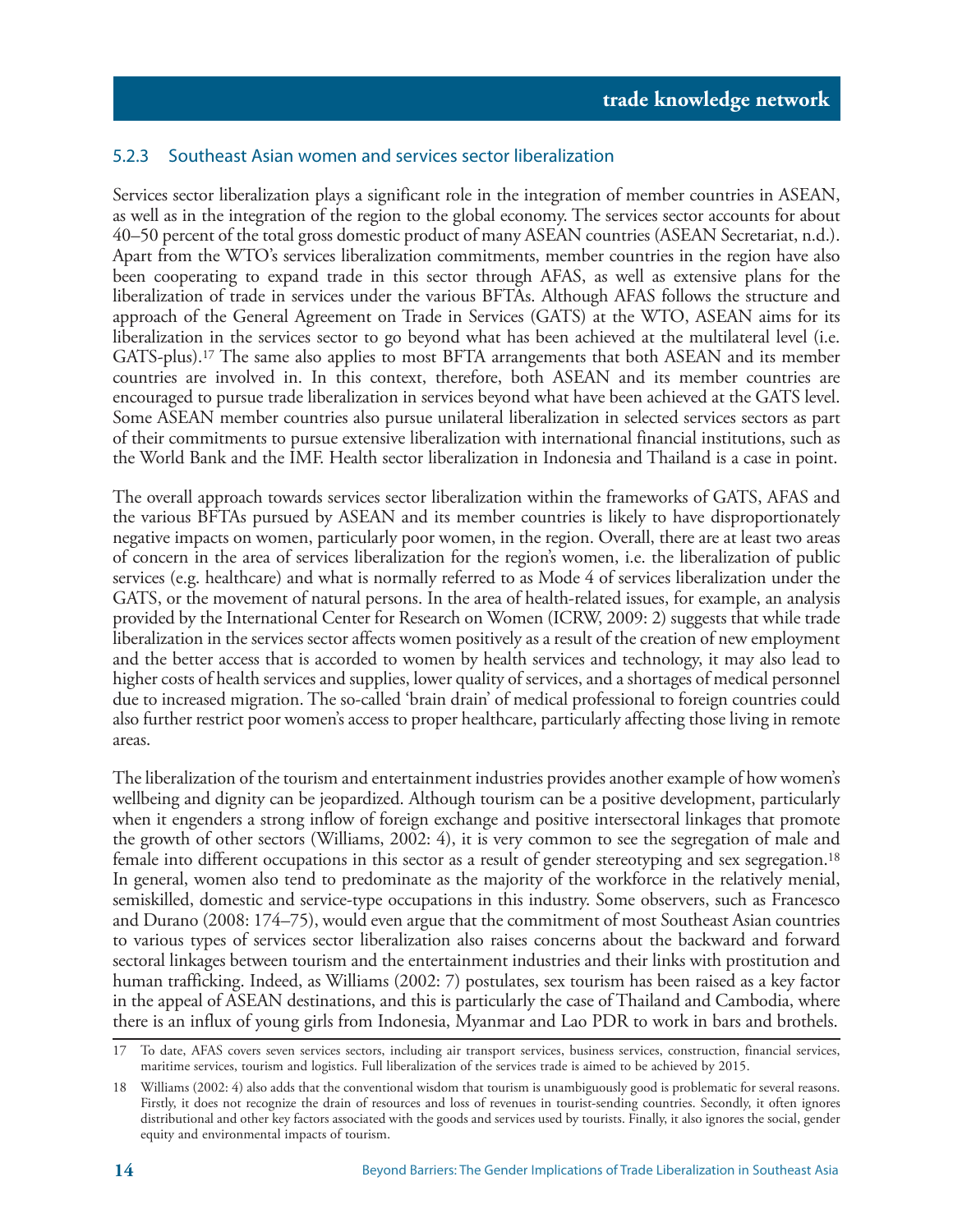Another aspect of services liberalization that risks undermining women's rights and wellbeing is the issue of migration, both regular and irregular (or undocumented). ASEAN includes both migrant workers' countries of origin and destination countries. Migrant workers from this region seek employment not only in the relatively more developed Middle Eastern (e.g. United Emirates Arab and Lebanon) and Northeast Asian countries (e.g. Taiwan, Hong Kong, South Korea and Japan), but also in their more developed neighbouring ASEAN countries, such as Singapore and Malaysia. For migrant workers from countries in the Greater Mekong Sub, such as Cambodia, Lao PDR, Myanmar and Vietnam, Thailand is often the target country of their destination.

Among the growing trends in the current migration pattern of Southeast Asia is feminization, which is mainly due to the rise in the number of women seeking work outside their home countries.19 In the Philippines and Indonesia, for example, the comparative distribution of male and female migrant workers over time is quite striking (Gois, 2008: 123–24). In the Philippines alone, the percentage distributions of female and male migrant workers in the early 1990s were nearly the same, with both accounting for about 50 percent of the total migrant workers sent by the country. By 2002 the number of Filipino women leaving their home country to seek employment abroad rose to 70 percent of all migrants. In Indonesia, by contrast, although the percentage distribution between female and male workers remained relatively stable over the period of 1992–2002, the distribution gap between the two sexes was very wide, or roughly 65 percent for female and 35 percent for male workers. In Cambodia, the percentage distribution of female and male migrant workers stayed at an average of 50 percent for each in the early 1990s, but the percentage distribution for female migrant workers increased to 51 percent in 2002, while the percentage distribution of their male counterparts declined to 49 percent.

Overall, a number of factors lead to the increase feminization of migration today (Gois, 2008: 122–23). Firstly, as a result of massive demand for cheap labour from poor and developing countries, there has been an increase in the number of women who independently seek employment abroad (INSTRAW, 2007: 2). Secondly, the demand for more women workers in some sectors enables women to augment family incomes, which provides added incentives for women to migrate for work. Thirdly, there is also the emerging 'mail order bride' phenomenon, which normally involves women who publish their intent to marry someone from other, usually more financially developed, countries. This phenomenon is certainly common in many Southeast Asian countries, particularly in the Philippines and Vietnam. In 2004, for example, the statistics produced by the Taiwanese government suggests that Vietnamese women accounted for 69.8 percent of female foreign spouses.<sup>20</sup>

Despite their increased importance to the economic development of the region, female migrant workers remain marginalized in the regional economic integration initiatives within and beyond ASEAN. A major absence in ASEAN's social dimension, as Chavez (2007: 369) argues, is the non-recognition of low- and unskilled labour in official discussions and as a target for regional action. A number of frameworks for mutual recognition arrangements (MRAs) carried out to complement the AFAS agreement, such as the ASEAN MRA Framework for Accountancy Services, the ASEAN MRA on Architectural Services, and so on, are targeted to cater to the economic interests of skilled and professional migrant workers. A number of migrant worker advocacy groups have raised this point to ASEAN policymakers. For example, Philippines migrant worker advocates argue that the GATS Mode 4 approach adopted by ASEAN in its AFAS agreement is not inclusive (Rivera, 2005). Instead of recognizing the importance of semiskilled and unskilled labour, ASEAN's adoption of the GATS

<sup>19</sup> The issue of the feminization of women began to emerge in the 1980s among women's rights advocates, who called on governments and migrants' rights policies to pay more attention to the gender aspects of migration, particularly regarding the failure of programmes and policies to address the specific vulnerabilities of women migrant workers (Carling, 2005).

<sup>20</sup> As quoted in Gois (2008: 123).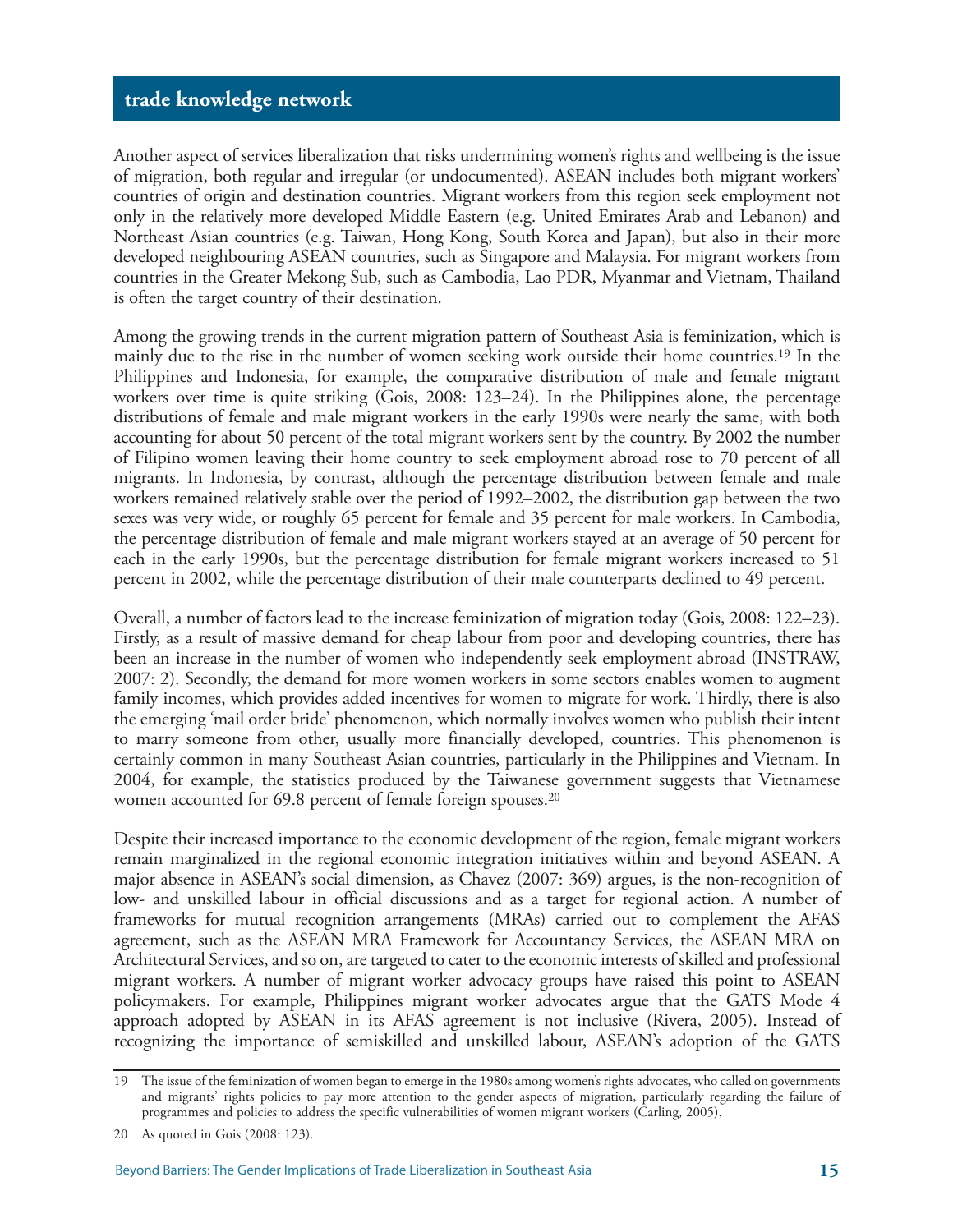approach reflects only an existing structural and institutional bias against the majority of migrant workers from this region.

Finally, as far as irregular or undocumented migration is concerned, the number of women involved in this form of migration remains significant.21 In 2000 alone, for example, it was estimated that 1.8 million Filipino migrant workers were abroad, with many of these irregular migrants being women (AMC & MFA, 2000). So far, recognition of undocumented migrant workers is limited to the recognition of trafficking in people. The absence of undocumented migrants from official ASEAN policy does not only preclude these groups from the potential advancement of economic integration, but also endangers ASEAN health initiatives, especially with regard to the prevention and control of communicable diseases, such as HIV/AIDS and avian flu (Chavez, 2007: 370). Indeed, as pointed out in studies conducted by Cheng (2005) and the International Organization for Migration (IOM, 2005), undocumented migrants are disproportionately more exposed to health risks due to the inadequate working conditions they experience and their irregular movement.22 The same studies also suggest that undocumented migrants are less likely to seek medical attention when they are ill, because of their status.

<sup>21</sup> This is despite the difficulty that persists in obtaining reliable statistics on the number of undocumented migrant workers in the region.

<sup>22</sup> As quoted in Chavez (2007: 370).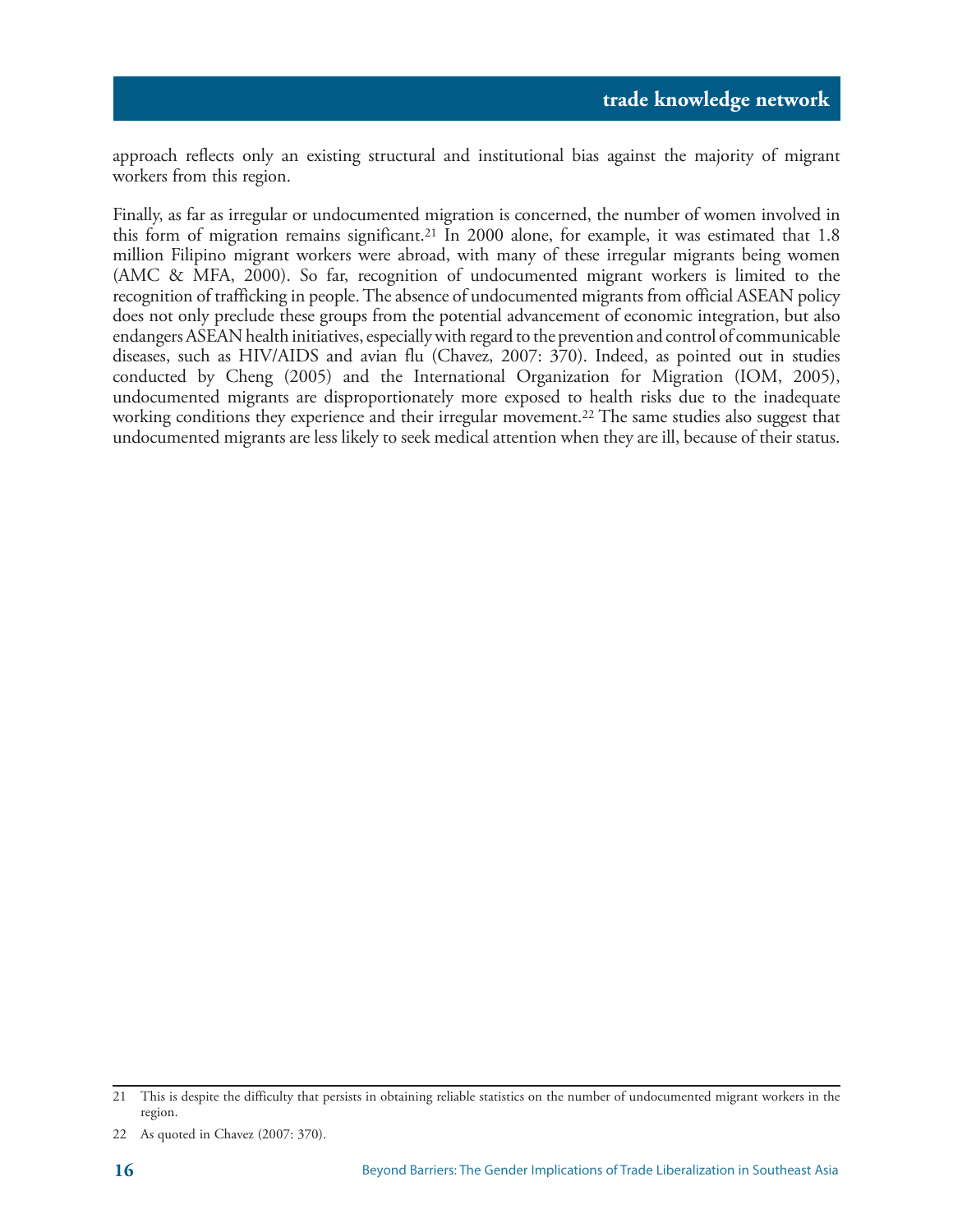### 6. Conclusions and Policy Recommendations

There is little doubt that trade liberalization has had profound effects on the wellbeing of women in Southeast Asia. Not all of these effects are negative, however. Indeed, the opening up of the region's economies at both the national and regional levels has brought about new opportunities in the form of new employment, which may allow women to access higher income levels and improve their status in society. In line with the region's commitment to achieve the UN Millennium Development Goals, of which gender equality is one of the core components, efforts to improve gender equality have also improved recently. Given their increasing role in the economies of Southeast Asia, however, women are often found to be the major victims of economic openness. Poor women in particular remain vulnerable to economic policy changes that occur in the region. Unfortunately, trade policies are often gender blind and ignore women's interests and aspirations. As a result, it is not uncommon to find that trade policies adopted and pursued by both ASEAN and its member countries further marginalize women in society.

Given such circumstances, a number of policy recommendations should be considered in future research and actions in the region.

- 1. Women, along with other marginalized economic actors, should be put at the centre of trade policy analysis and deliberations in the region. As mentioned earlier, women increasingly play significant roles in the economies of Southeast Asia. Any trade policy changes that affect society at large must take into account the concerns and aspirations of women's groups.
- 2. Trade policy changes should not be made at the expense of the quality of the lives of women in the region. Southeast Asian women do not only contribute to the economic development of the region, but also to the maintenance of healthy family life, which in turn contributes to the social and, potentially, further economic stability of the society.
- 3. As a regional organization, ASEAN could improve its gender sensitiveness by ensuring its commitment to undertake the necessary gender-oriented review of its trade liberalization initiatives as currently done by other regional groupings, such as the Southern African Development Community (SADC).23
- 4. Women should be given easy access to any social safety net schemes initiated by ASEAN and its member governments, should the adjustment costs generated by trade liberalization prove greater than its benefits.
- 5. Trade-related capacity building is a very crucial element in the efforts to promote gender equality in the region. Although women are often both the beneficiaries and victims of trade liberalization, they often lack the capacity to either reap the benefits from or minimize the negative impacts of this trade policy. Empowering women in trade policy formulation is a necessity for sustainable economic development in the region.

<sup>23</sup> Article 7(7) of the SADC Gender and Development Protocol specifies that member states have until 2010 to (1) review their trade policies, protocols and declarations to make them gender responsive; (2) include regional women's networks in trade policy structures; (3) create gender quotas in all their trade missions; and (4) ensure equal access by both women and men to financial and other markets, including trade negotiation processes.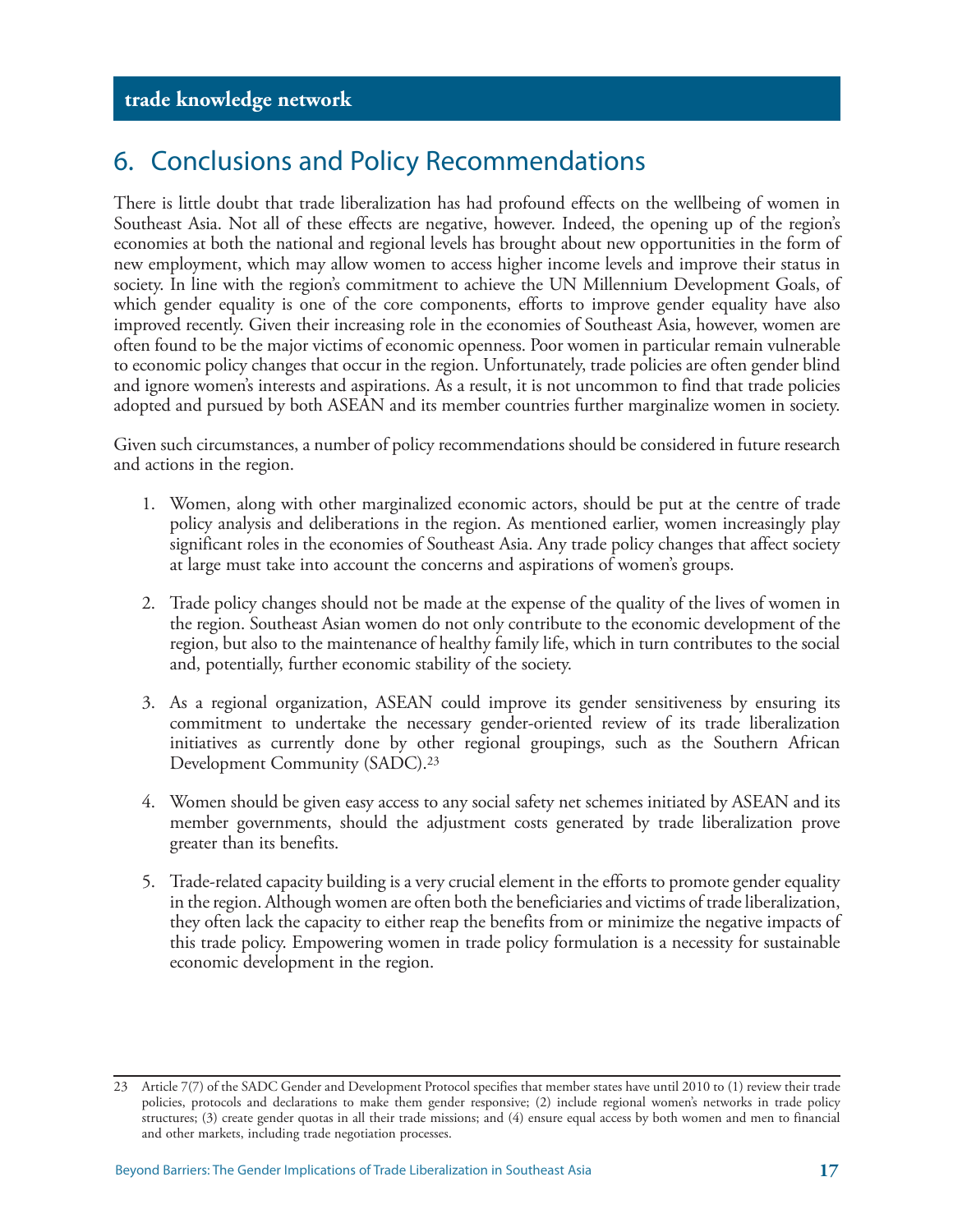- 6. Capacity building to eradicate discrimination against women in society is imperative. In many Southeast Asian communities, women are still perceived as second-class citizens. In the absence of such efforts targeted at the community at large, women will still likely be the subject of harsh and persistent discrimination, which might either hinder them from benefitting from the positive impacts of trade liberalization or expose them to its negative impacts.
- 7. Finally, the implementation of various commitments adopted by ASEAN and its member countries to improve gender equality, such as the 1988 Declaration on the Advancement of Women in ASEAN and others, is critical to the wellbeing and welfare of the region's women. However, commitment alone is certainly not sufficient without the appropriate amount of resources to support such implementation.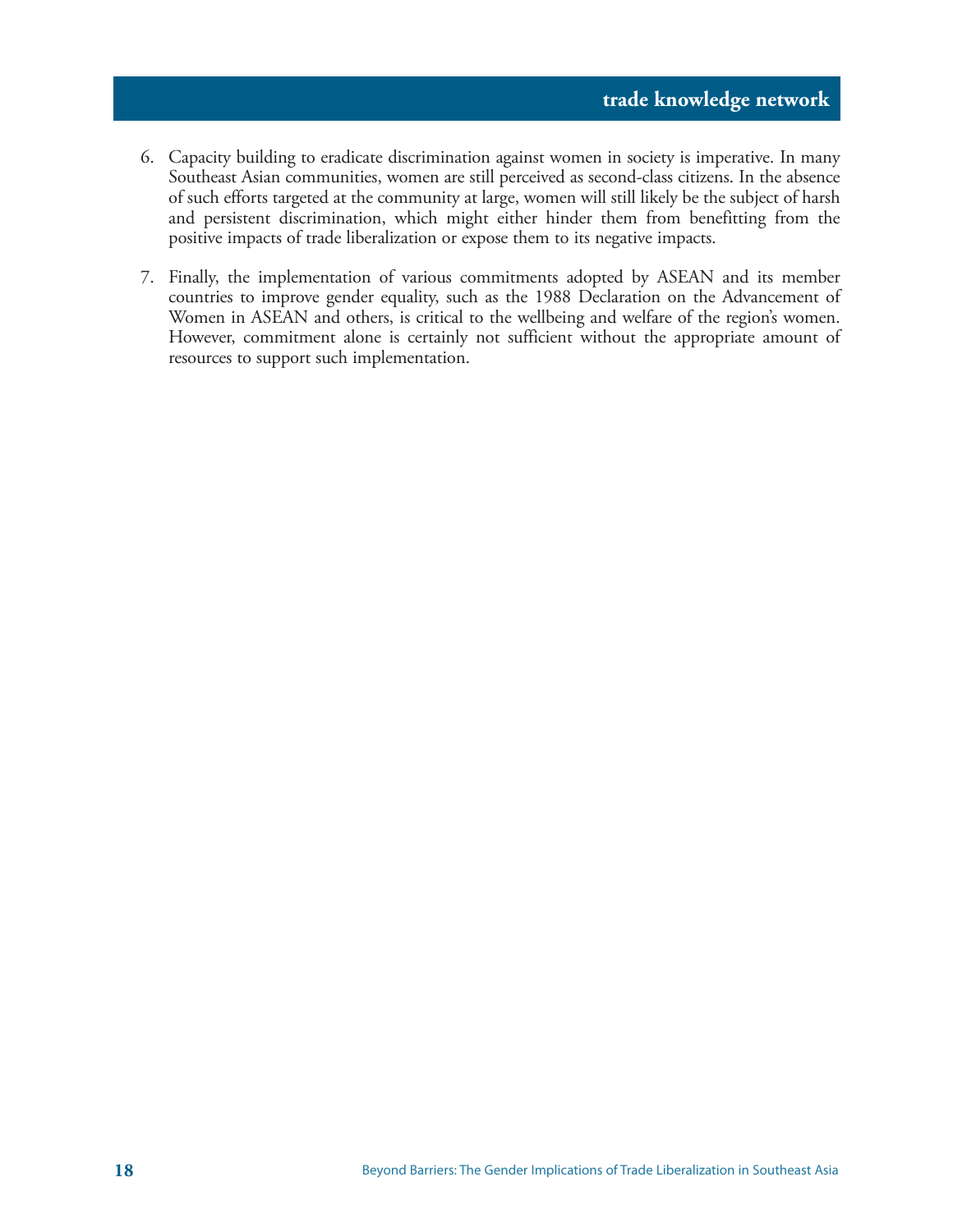### Bibliography

AMC (Asian Migrant Center) & MFA (Migrant Forum in Asia). 2000. *Asian migrant yearbook 2001: Migration facts, analysis and issues in 2000*. Hong Kong: AMC.

ASEAN Secretariat. 2006. 'Part 1: Analysis.' In *ASEAN baseline report*, vol. 1. Jakarta: ASEAN Secretariat.

——. 2008. *ASEAN Economic Community Blueprint*. Jakarta: ASEAN Secretariat.

——. n.d. *Services*. Jakarta: ASEAN Secretariat. <http://www.aseansec.org/6626.htm>.

Barrientos, S., N. Kabeer & N. Hossain. 2004. 'The gender dimensions of the globalization of production.' World Commission on the Social Dimension of Globalization, Policy Integration Department, working paper no. 17. Geneva: ILO.

Beneria, L. & M. Roldan. 1987. *The crossroads of class and gender: Industrial homework, subcontracting, and household dynamics in Mexico City*. Chicago: University of Chicago Press.

Bernardino, N. n.d. *The EU-ASEAN FTA: Gender issue and advocacy*. <http://www.boell-india.org/ download\_en/Microsoft\_PowerPoint\_-\_(Naty\_Bernadino)Engendering\_Trade\_Policies\_ASEAN\_ experience\_India\_workshop.pdf>.

Carling, J. 2005. *Gender dimensions of international migration*. Global migration perspectives no. 35. Geneva: Global Commission on International Migration. <http://www.gcim.org/attachements/ GMP%20No%2035.pdf>.

Chandra, A. C. 2005. 'Indonesia and bilateral trade agreements.' *Pacific Review* 18(4): 541–66.

——. 2007. 'Democratic governance and practices in the future of the US–Indonesia Free Trade Agreement.' *Indonesian Quarterly* 35(1): 53–77.

——. Forthcoming. 'Non-state actors and trade policy-making in Indonesia.' In A. Capling & P. Low, eds. *Trade policy-making in a domestic setting: The role of stakeholders in regional and multilateral negotiations.*

Chandra, A. C. & J. J. Chavez. 2008a. 'Civil society engagement with ASEAN: An overview.' In A. C. Chandra & J. J. Chavez, eds. *Civil society reflections on South East Asian regionalism: ASEAN @ 40*. Quezon City: SEACA.

——. 2008b. 'People-centered economic solidarity: Beyond the ASEAN Economic Community Blueprint.' In A. C. Chandra & J. J. Chavez, eds. *Civil society reflections on South East Asian regionalism: ASEAN @ 40*. Quezon City: SEACA.

Chavez, J. J. 2007. 'Social policy in ASEAN: The prospects for integrating migrant labour rights and protection.' *Global Social Policy* 7(3): 358–78.

Chen, M., J. Vanek, F. Lund, J. Heintz, R. Jhabvala & C. Bonner. 2005. *Progress of world's women 2005: Women, work and poverty*. New York: UN Development Fund for Women. <http://www. unifem.org/attachments/products/PoWW2005\_eng.pdf>.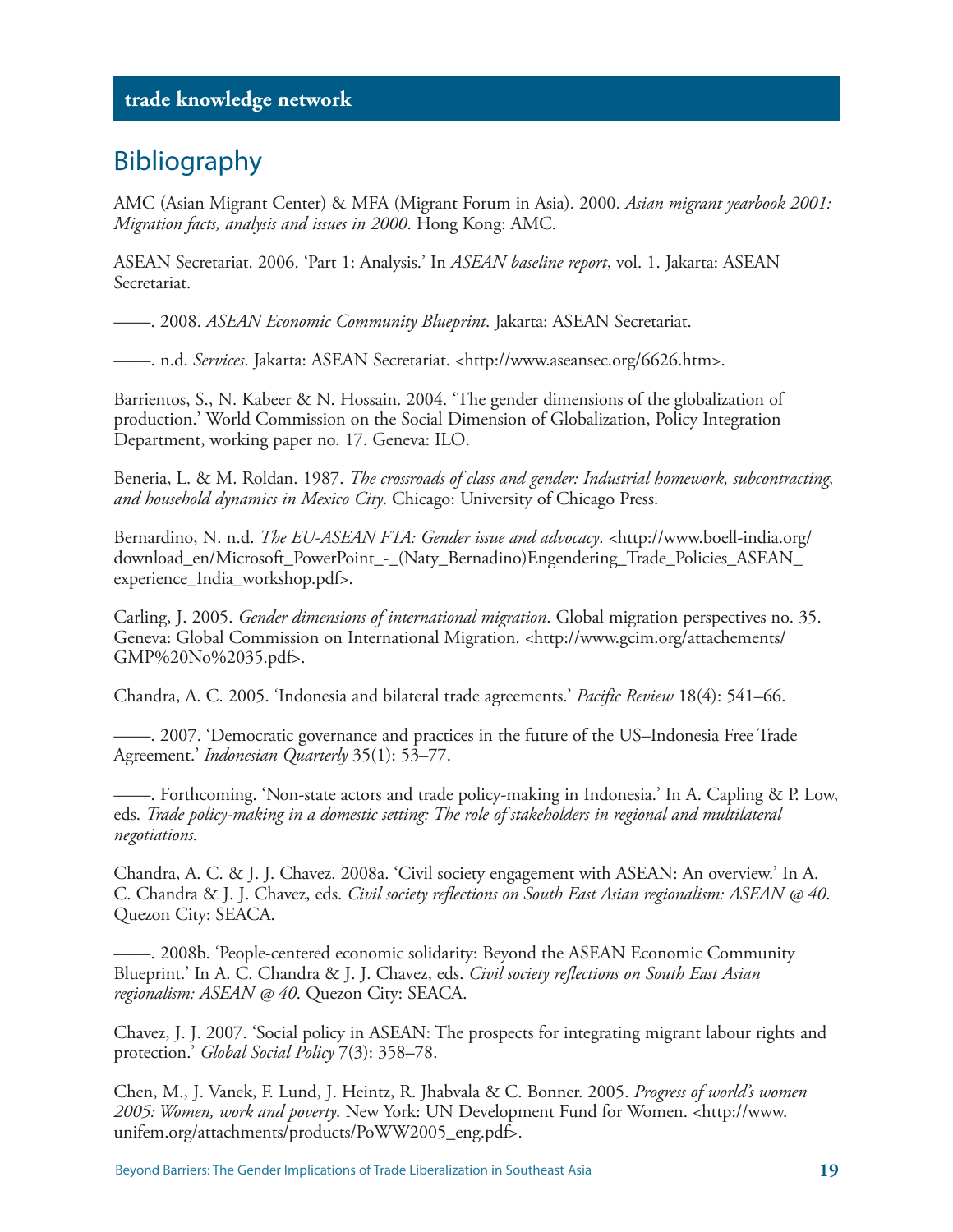Cheng, T. 2005. 'Thailand's secret survivors.' *BBC News Online*. <http://www.news.bbc.co.uk/1/hi/ world/asia-pacific/4168749>.

Davis, A. 1981. *Women, race and class.* London: The Women's Press.

De Koninck, R. 1992. *Malay peasants coping with the world: Breaking the community circle?* Singapore: ISEAS.

Durano, M. F. B. 2004. *ASEAN+3: International production networks promote regional integration*. Background report prepared for Oxfam Hong Kong. Hong Kong: Oxfam Hong Kong.

Elbeshbishi, A. N. 200. 'A bird cannot fly with just one wing: Towards a gender-balanced trading system.' Paper presented at the UNCTAD Intergovernmental Expert Meeting on Mainstreaming Gender in Trade Policy, Geneva, 10–11 March. <http://www.unctad.org/sections/wcmu/docs/ ciem2p04\_en.pdf>.

Floro, M. & R. Antonopoulous. 2005. 'Asset ownership along gender lines: Evidence from Thailand.' Levy Economics Institute working paper no. 418. New York: Levy Economics Institute.

Francisco, J. & M. Durano. 2008. 'ASEAN @ 40: A gender analysis of open regional integration.' In A. C. Chandra & J. J. Chavez, eds. *Civil society reflections on South East Asian regionalism: ASEAN @ 40*. Quezon City: SEACA.

Francisco, J. & G. Sen. 1999. The Asian crisis: Globalization and patriarchy in symbiosis.' Paper presented for Social Watch. <http://www.dawn.org/fj/global/restructuring/wssd/asian.html>.

García, Z., J. Nyberg & S. O. Saadat. 2006. *Agriculture, trade negotiations and gender*. Rome: Food and Agriculture Organization. <ftp://ftp.fao.org/docrep/fao/009/a0493e/a0493e.pdf>.

Ghosh, J. 1998. 'Gender, trade and the WTO: Issues and evidence from developing Asia.' In V. Wee, ed. *Trade liberalization: Challenges and opportunities for women in Southeast Asia*. Singapore: UNIFEM & ENGENDER.

Gois, W. 2008. 'Migration in the ASEAN region.' In A. C. Chandra & J. J. Chavez, eds. *Civil society reflections on South East Asian regionalism: ASEAN @ 40*. Quezon City: SEACA.

Horton, S. 1996. *Women and industrialization in Asia.* London & New York: Routledge.

Hoskyns, C. 2006. *Linking gender and international trade policy: Is interaction possible?* Coventry: Centre for the Study of Globalisation and Regionalisation, University of Warwick. <http://www2. warwick.ac.uk/fac/soc/csgr/events/workshops/2006ws/gender\_and\_trade/catherine\_hoskyns.pdf>.

ICRW (International Center for Research on Women). 2009. *Trade liberalization and women's reproductive health: Linkages and pathways.* Washington, DC: ICRW. <http://www.popcouncil.org/ pdfs/ICRW\_Trade-Liberalization-ReproHealth.pdf>.

INSTRAW (International Research and Training Institute for the Advancement of Women). 2007. 'The feminization of international labour migration.' INSTRAW working paper no. 1. Santo Domingo: INSTRAW.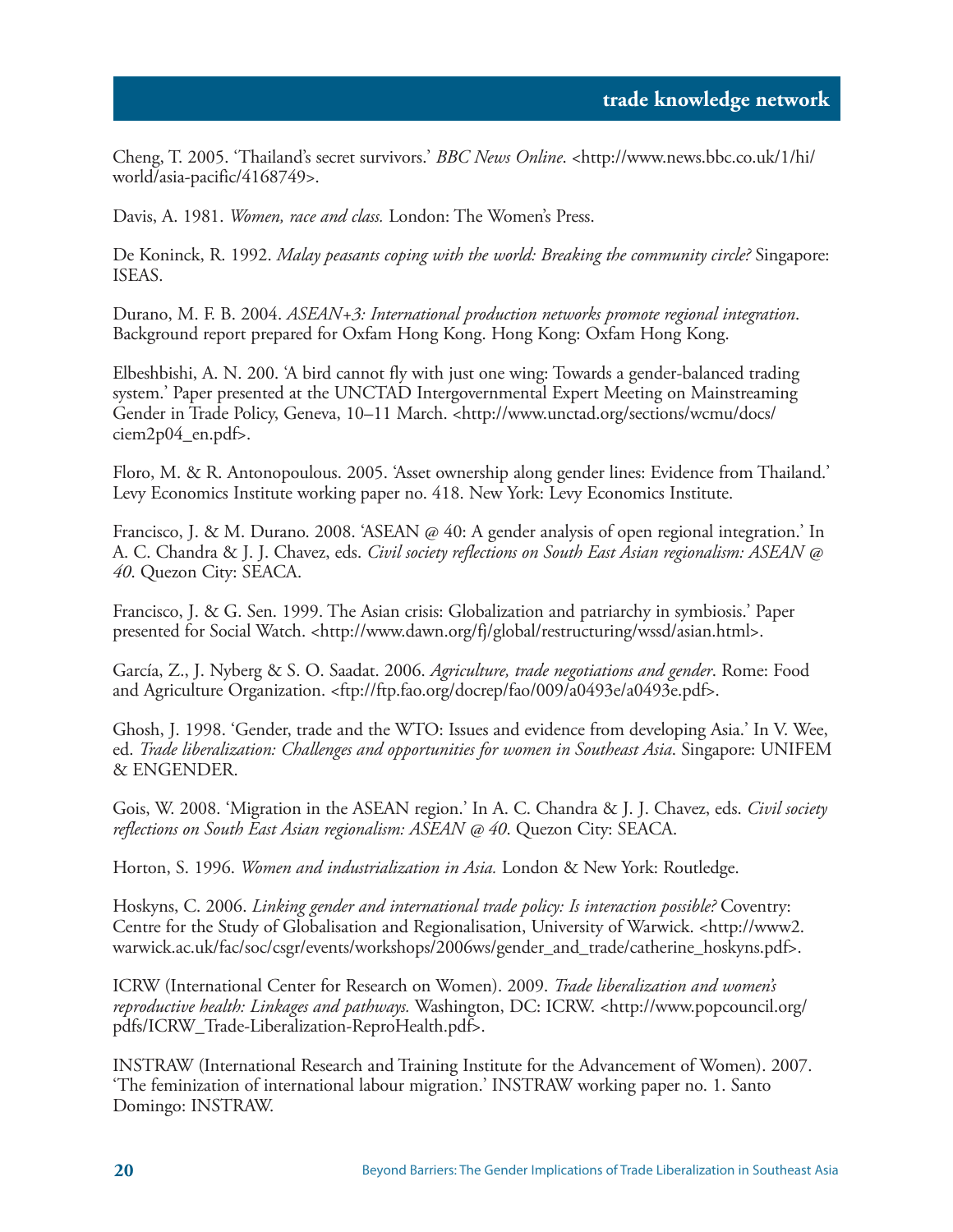IOM (International Organization for Migration). 2005. *World migration 2005: Costs and benefits of international migration*. Geneva: IOM.

Jomo, K. S. 2001. *Globalization, export-oriented industrialization, female employment and equity in East Asia*, Geneva: UN Research Institute for Social Development, <http://www.unrisd. org/80256B3C005BCCF9/(httpAuxPages)/1CB33E5486C0EA27C1256BB8005618A4/\$file/jomo1. pdf>.

Kabeer, N. 1994. *Reversed realities: Gender hierarchies in development thought*. London: Verso.

Khus, T. 2007. 'Foreign direct investment-led growth strategy: Women in the garment industry.' ASEAN Secretariat, ed. *Third ASEAN report on the advancement of women in ASEAN: Gender dimensions of globalization and regional integration.* Jakarta: ASEAN Secretariat.

Korinek, J. 2005. *Trade and gender: Issues and interactions.* OECD trade policy working paper no. 24. Paris: OECD.

Macan-Markar, M. 2002. 'Women's skills sow food security.' <http://ipsnews.net/fao\_magazine/sow. shtml>.

Margawati, A. 2007. 'A gender perspective on the US–Indonesia Free Trade Agreement.' In A. C. Chandra & H. Kinasih, eds. *Checkmate! Indonesia–US Bilateral Free Trade Agreement.* Jakarta: IGJ.

McGill, J. 2004. 'The different impacts on women and men of changes in trade policies and rules must be studied carefully.' *ADB Review*, January–February. <http://www.adb.org/Documents/ Periodicals/ADB\_Review/2004/vol36\_1/pain\_gain.asp>.

Mengesha, E. H. 2006. *Making the international trade regime work for gender equality*. Washington, DC: World Bank. <http://siteresources.worldbank.org/INTRAD/Resources/EMengesha.pdf>.

Momsen, J. H. 2004. *Gender and development*. London & New York: Routledge.

Nordas, H. K. 2003. 'The impact of trade liberalization on women's job opportunities and earnings in developing countries.' *World Trade Review* 2(2): 221–31.

Pambudi, D. & A. C. Chandra. 2006. *The impacts of the ASEAN–China Free Trade Agreement on the Indonesian economy.* Jakarta: IGJ.

Parnwell, M. J. G. & D. Arghiros. 1996. 'Uneven development in Thailand.' In M. J. G. Parnwell, ed. *Uneven development in Thailand.* Aldershot: Avebury.

Pearson, R. 1997. 'Gender issues in industrialization.' In T. Hewitt, H. Johnson & D. Wield, eds. *Industrialization and development.* Oxford & Milton Keynes: Oxford University Press & Open University.

Picchio, A. 1992. *Social reproduction: The political economy of the labour market*. London: Zed Books.

Rigg, J. 1997. *Southeast Asia: The human landscape of modernization and development*. London & New York: Routledge.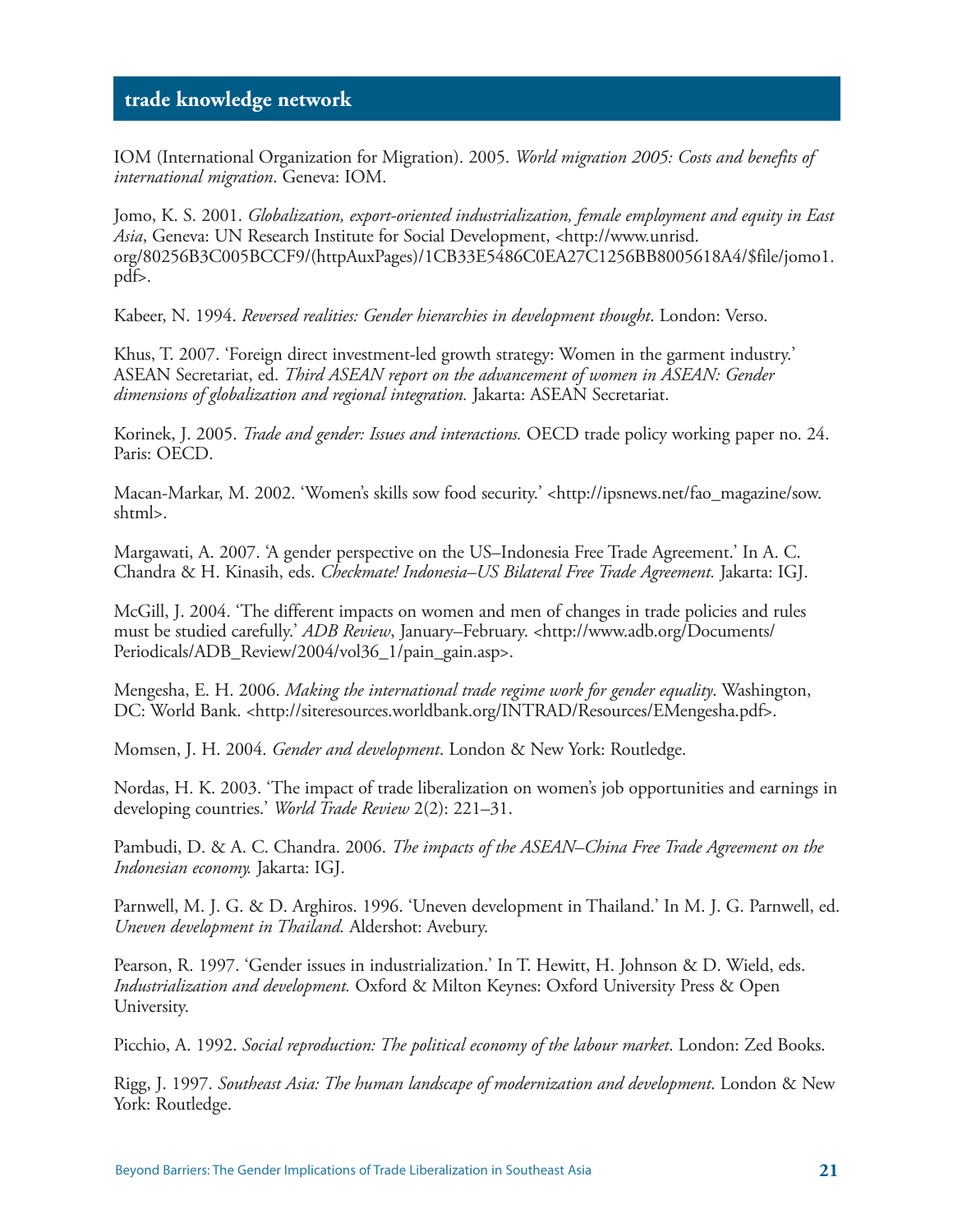Rivera, B. S. 2005. 'RP takes hardline in WTO talks.' *Philippines Daily Inquirer,* 15 December, p. A2.

Scott, A. M. 1986. 'Women and industrialization: Examining the "female marginalization" thesis.' *Journal of Development Studies* 22(4): 649–78.

Seguino, S. 2006. *Gender inequality in a globalizing world*. Salt Lake City: International Working Group on Gender, Macroeconomics and International Economics. <http://www.econ.utah.edu/ genmac/WP/06-14.pdf>.

Senapaty, M. 2003. 'Trade, gender and employment issues.' In S. Mukhopadhyay & R. M. Sudarshan, eds. *Tracking gender equity under economic reforms.* Ottawa: International Development Research Center.

Shafaeddin, S. M. 2005. 'Trade liberalization and economic reforms in developing countries: Structural change or de-industrialization?' UNCTAD discussion paper no. 179. Geneva: UNCTAD. <http://www.unctad.org/en/docs/osgdp20053\_en.pdf>.

Sinaga, H. 2008. 'Impacts of regional free trade agreements on women workers.' *Jakarta Post*, 21 August. <http://www.thejakartapost.com/news/2008/08/21/impacts-regional-free-trade-agreementswomen-workers.html>.

Soesastro, H. & M. C. Basri. 2005. 'The political economy of trade policy in Indonesia.' CSIS working paper series, no. WPE 092. Jakarta: CSIS. <http://www.csis.or.id/papers/wpf092>.

Standing, G. 1999. 'Globalisation through flexible labour: A theme revisited.' *World Development* 27(3): 583–602.

Tonguthai, P. 2007. 'Women in SMEs and tourism in Thailand.' In ASEAN Secretariat, ed. *Third report on the advancement of women in ASEAN*. Jakarta: ASEAN Secretariat.

UN (United Nations). 1999. *Employment and displacement effects of globalization: The 1999 world survey on the role of women in development: Globalization, gender and work*. New York: Department of Economics and Social Affairs, UNDAW.

UNDAW (UN Division for the Advancement of Women). 1999. *Judicial colloquium on the application of international human rights law at the domestic level.* Vienna: UNDAW.

UNDP (UN Development Programme). 2007/08. *Human development report 2007/2008: Fighting climate change: Human solidarity in a divided world.* New York: UNDP. <http://hdr.undp.org/en/>.

Westley, S. B. & A. Mason. 1998. *Women are key players in the economies of East and Southeast Asia.* Honolulu: East-West Center Program on Population. <http://www.eastwestcenter.org/fileadmin/ stored/pdfs/p&p044.pdf>.

WHO (World Health Organization). 2000. *Women's health in gender and development perspectives*. Geneva: WHO.

Williams, M. 2002. *Tourism liberalization, gender and GATS*. Rio de Janiero: IGTN Secretariat. <http://www.tanzaniagateway.org/docs/tourism\_liberalization\_gender\_and\_the\_GATS\_IGTN.pdf>.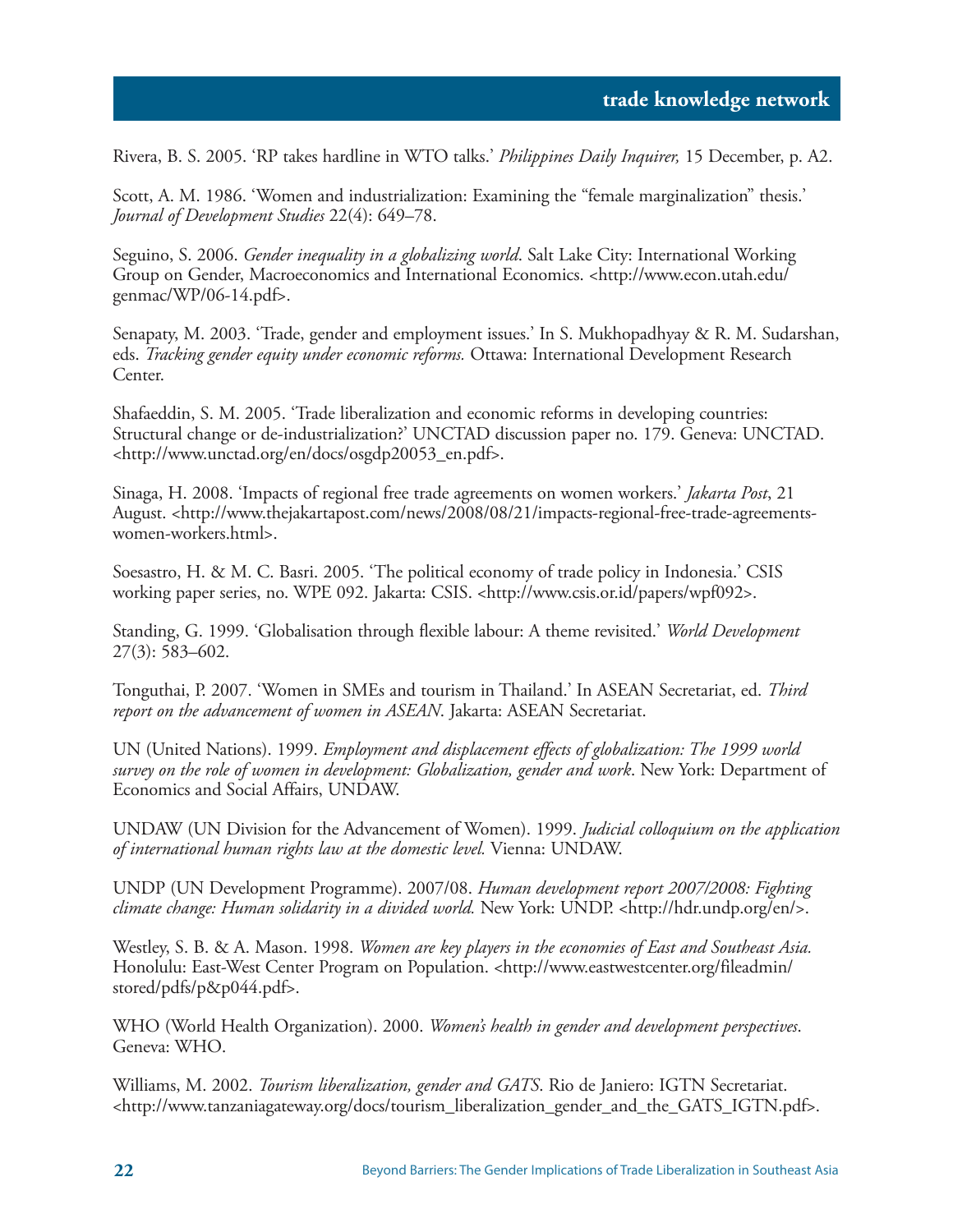Wood, A. 1991. 'North–South trade and female labour in manufacturing: An asymmetry.' *Journal of Development Studies* 27(2): 168–90.

World Bank. 2006. *Gender equality and development: Progress in Indonesia*. Jakarta: World Bank Jakarta Office. <http://web.worldbank.org/WBSITE/EXTERNAL/COUNTRIES/EASTASIAPACIFICEXT/ INDONESIAEXTN/0,,contentMDK:20864480~pagePK:141137~piPK:141127~theSite PK:226309,00.html>.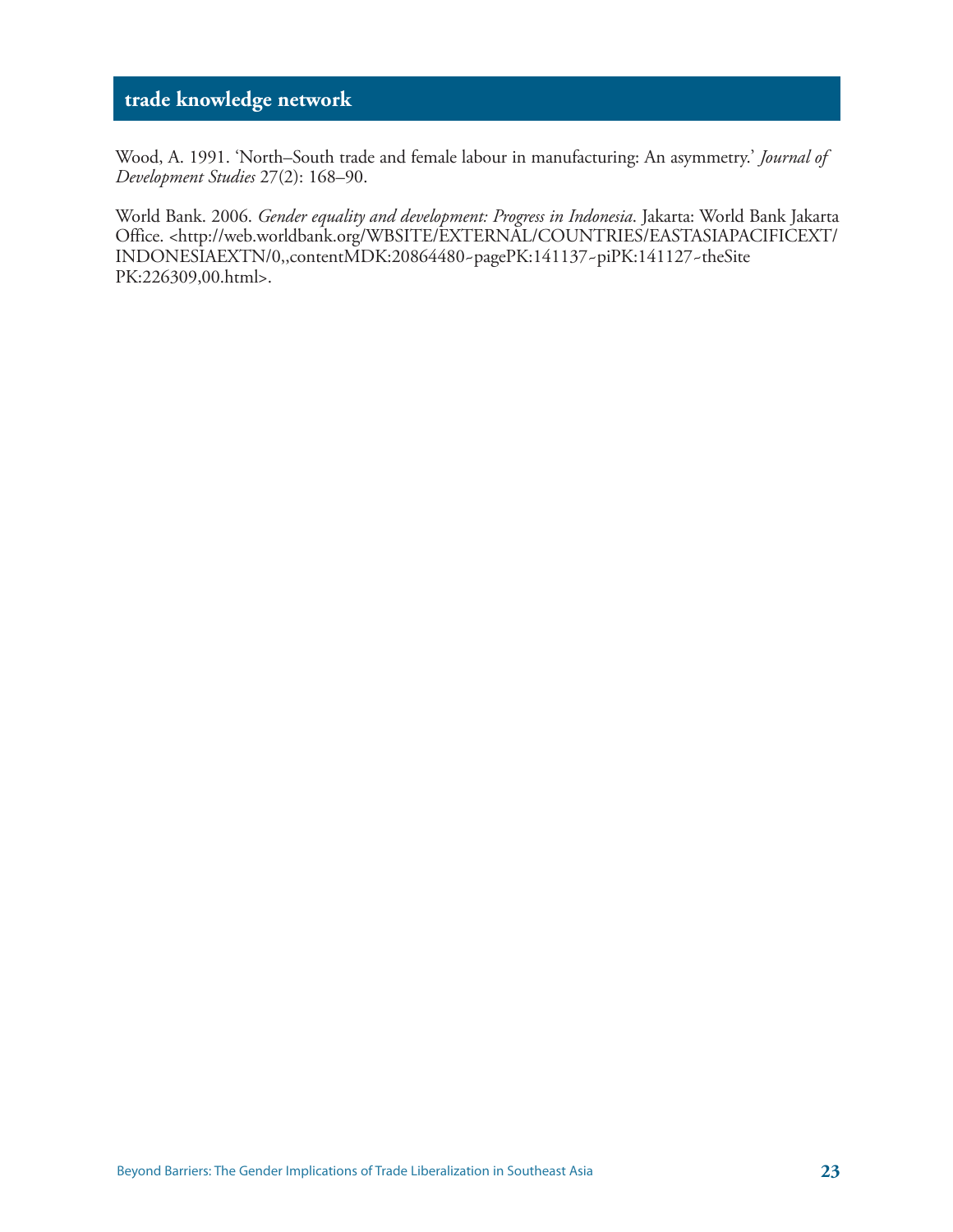## Annex: Gender Advocacy Groups in Southeast Asia's Trade Policymaking

| <b>Gender-specific Organizations with Trade Programs/Projects</b>          |                                         |                                                                                                                                                                                                                                                                                                                 |  |  |
|----------------------------------------------------------------------------|-----------------------------------------|-----------------------------------------------------------------------------------------------------------------------------------------------------------------------------------------------------------------------------------------------------------------------------------------------------------------|--|--|
| Organization                                                               | Geographical scope                      | <b>Focal issues/activities</b>                                                                                                                                                                                                                                                                                  |  |  |
| <b>International Gender</b><br>Trade Network (IGTN)                        | International, regional<br>and domestic | IGTN primarily pursues research and advocacy on the link-<br>ages between gender and regional and global economic<br>integration.                                                                                                                                                                               |  |  |
| Development Alter-<br>natives with Women<br>for a New Era (DAWN)           | International and regional              | DAWN mainly works on gender-related issues and it has<br>provided research input to ASEAN-related institutions on<br>gender and trade.*                                                                                                                                                                         |  |  |
| Asia-Pacific Women,<br>Law and Develop-<br>ment (APWLD)                    | Regional                                | APWLD covers a wide range of activities, including rural<br>and indigenous women; women and environment;<br>violence against women; women's participation in the<br>political process; labour and migration; and cross-cutting<br>initiatives.                                                                  |  |  |
| Women's Solidar-<br>ity (SP - Solidaritas<br>Perempuan)                    | National (Indonesia)                    | SP works primarily on the promotion of gender equity,<br>but also has specific programs dedicated to gender and<br>natural resources and gender and food sovereignty.                                                                                                                                           |  |  |
|                                                                            |                                         |                                                                                                                                                                                                                                                                                                                 |  |  |
|                                                                            |                                         | Non-gender-specific Advocacy Groups with Gender-Trade Linkages Programs/Projects                                                                                                                                                                                                                                |  |  |
| Organization                                                               | Geographical scope                      | <b>Focal issues/activities</b>                                                                                                                                                                                                                                                                                  |  |  |
| <b>Third World Network</b><br>(TWN)                                        | International, regional<br>and domestic | TWN primarily works on trade- and sustainable devel-<br>opment-related issues, but also has a specific program<br>on women and gender, which covers issues such as (1)<br>gender and global economic issues; (2) gender and health;<br>(3) gender, media and culture; and (4) gender, land and<br>resource use. |  |  |
| Migrant Forum in<br>Asia (MFA)                                             | Regional                                | MFA primarily works on addressing migrant-related issues,<br>but it also has an initiative to create alternative sustainable<br>economic models, processes and practices for migrants.                                                                                                                          |  |  |
| Coordination of<br>Action Research on<br>Aids and Mobility<br>(CARAM) Asia | Regional                                | As a network organization, CARAM Asia generally coordi-<br>nates research and advocacy work on migrants' state of<br>health, foreign domestic workers, and so on. The network<br>also works on migration, health and globalization issues.                                                                      |  |  |
| Asia-Pacific Research<br>Network (APRN)                                    | Regional                                | APRN pursues coordinated research among members on<br>economic liberalization-related issues. It has also initiated<br>a coordinated research project on the issue of globaliza-<br>tion and women's labour.                                                                                                    |  |  |
| Focus on the Global<br>South                                               | International                           | This organization generally works on trade liberalization-<br>and globalization-related issues, but it also assigns some<br>individual staff members to work on trade and gender-<br>related issues.                                                                                                            |  |  |
| Institute for Global<br>Justice (IGJ)                                      | National (Indonesia)                    | IGJ pursues research and advocacy on economic global-<br>ization issues.                                                                                                                                                                                                                                        |  |  |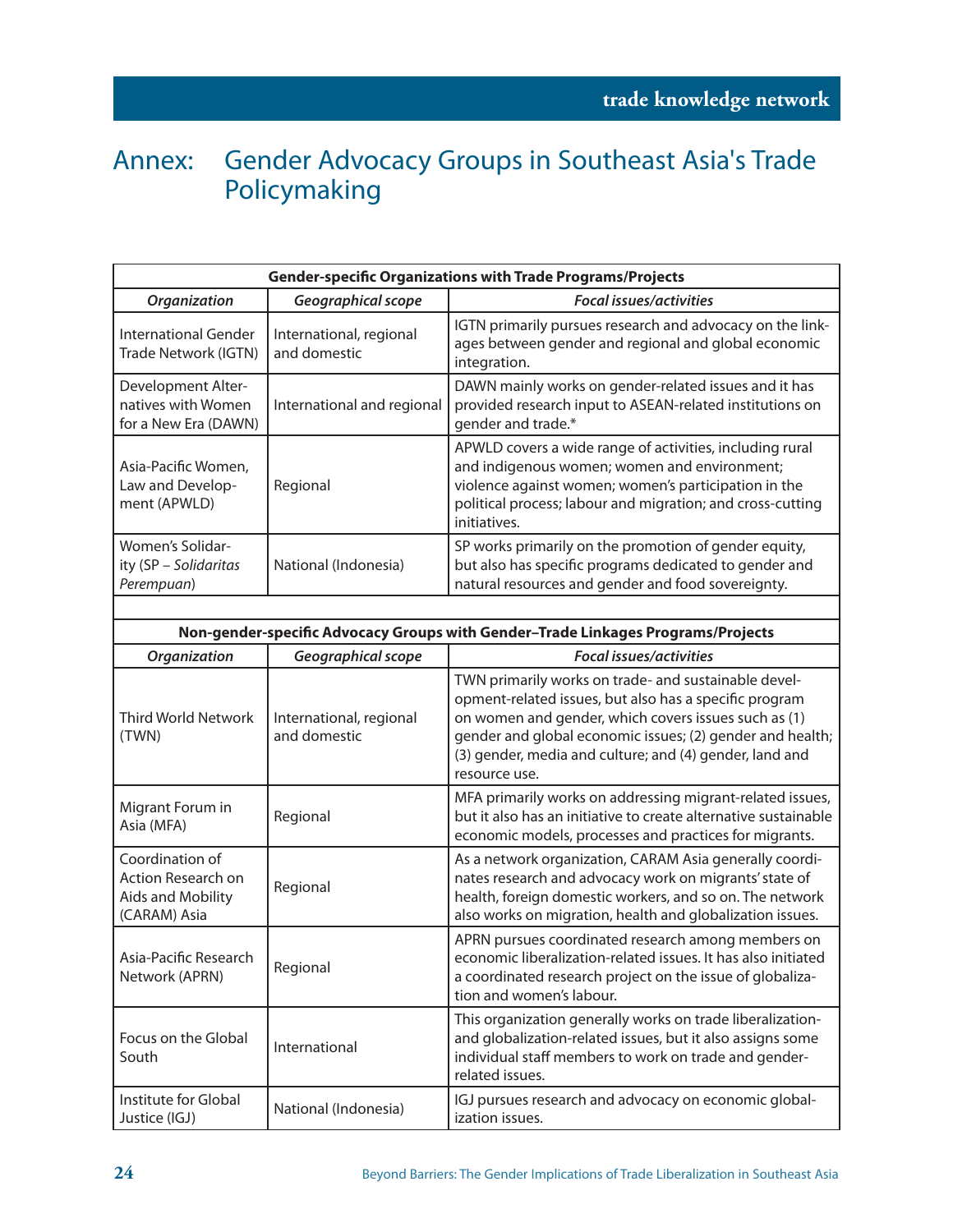| <b>Monitoring Sustain-</b><br>able Globalization<br>(MSN) | National (Malaysia)              | MSN pursues research and advocacy on the issues of eco-<br>nomic globalization.                                                                                                                                                                                                                                                    |
|-----------------------------------------------------------|----------------------------------|------------------------------------------------------------------------------------------------------------------------------------------------------------------------------------------------------------------------------------------------------------------------------------------------------------------------------------|
| FTA Watch                                                 | National network (Thai-<br>land) | This organization is primarily used to advocate on issues<br>concerning trade liberalization in Thailand. Apart from the<br>country's critical intellectuals, it also involves the participa-<br>tion of women-related organizations interested in pursu-<br>ing collective actions against FTA initiatives involving<br>Thailand. |

\* DAWN carried out one region-wide study in 2006 for the ASEAN Secretariat.

Source: The official websites of the mentioned organizations and networks (accessed 3 September 2009)

While women's participation at the top trade policymaking level generally fails to advance the economic interests of women, some advocacy groups actively push for trade policy reform, both at the national and regional levels. However, the number of these advocacy groups remains minimal at both levels. One of the most active gender-specific trade advocacy groups or networks in the region is the International Gender Trade Network (IGTN). This is a network of gender specialists, hosted by the Philippines-based Gender, Development and Economic Globalization (GDEG) forum of Miriam College, that provides technical information concerning gender and trade issues to women's groups, NGOs, social movements and governments.24 Scholars and activists from both IGTN and GDEG pursue active advocacy work around national and regional trade and gender issues in Southeast Asia. Another relatively active gender advocacy network is the Thailand-based oprganization Asia-Pacific Women, Law and Development, which attempts to promote gender equality from a human rights perspective. Its programs on 'Women and the Environment' and 'Labour and Migration' are often interlinked with trade liberalization initiatives at the multilateral, regional and bilateral levels.25

Apart from these gender-specific advocacy groups, there are also a host of different regional advocacy groups that do not necessarily work on gender and trade linkages specifically, but have either a program or research or advocacy projects centred around this issue. NGOs and alternative research networks, such as the Third World Network (TWN), the Migrant Forum in Asia (MFA), Coordination of Action Research on AIDS and Mobility (CARAM) Asia, Focus on the Global South and the Asia-Pacific Research Network (APRN), are examples of such advocacy groups or networks. Although, for instance, TWN's primary focus is in the area of trade and development-related issues, it has a specific research agenda linking gender and economic issues.26 Meanwhile, MFA has also been active with its partner organizations at both the national and regional levels in promoting the rights of women migrant workers under the various trade liberalization initiatives pursued by ASEAN and its member countries. Similarly, CARAM Asia is a regional network that tackles migrations issue, but it has a more specific focus on health policy. In relation to trade liberalization, this particular network works to strengthen analysis, perspectives and awareness around globalization, the WTO and international financial institutions.27 Furthermore, scholars and activists from Focus on the Global South have also carried out research

<sup>24</sup> For further information, see <http://web.igtn.org/home/>.

<sup>25</sup> For further details concerning APWLD's work programmes that touch on gender and trade linkages, see <http://www.apwld.org/ programs.htm>.

<sup>26</sup> For the range of gender and economic-related issues advanced by TWN, see <http://www.twnside.org.sg/women.htm>.

<sup>27</sup> For further details concerning CARAM Asia's program in the area of trade liberalization and migration, see <http://www.caramasia. org/index.php?option=com\_content&task=view&id=200&Itemid=328#MHG>.